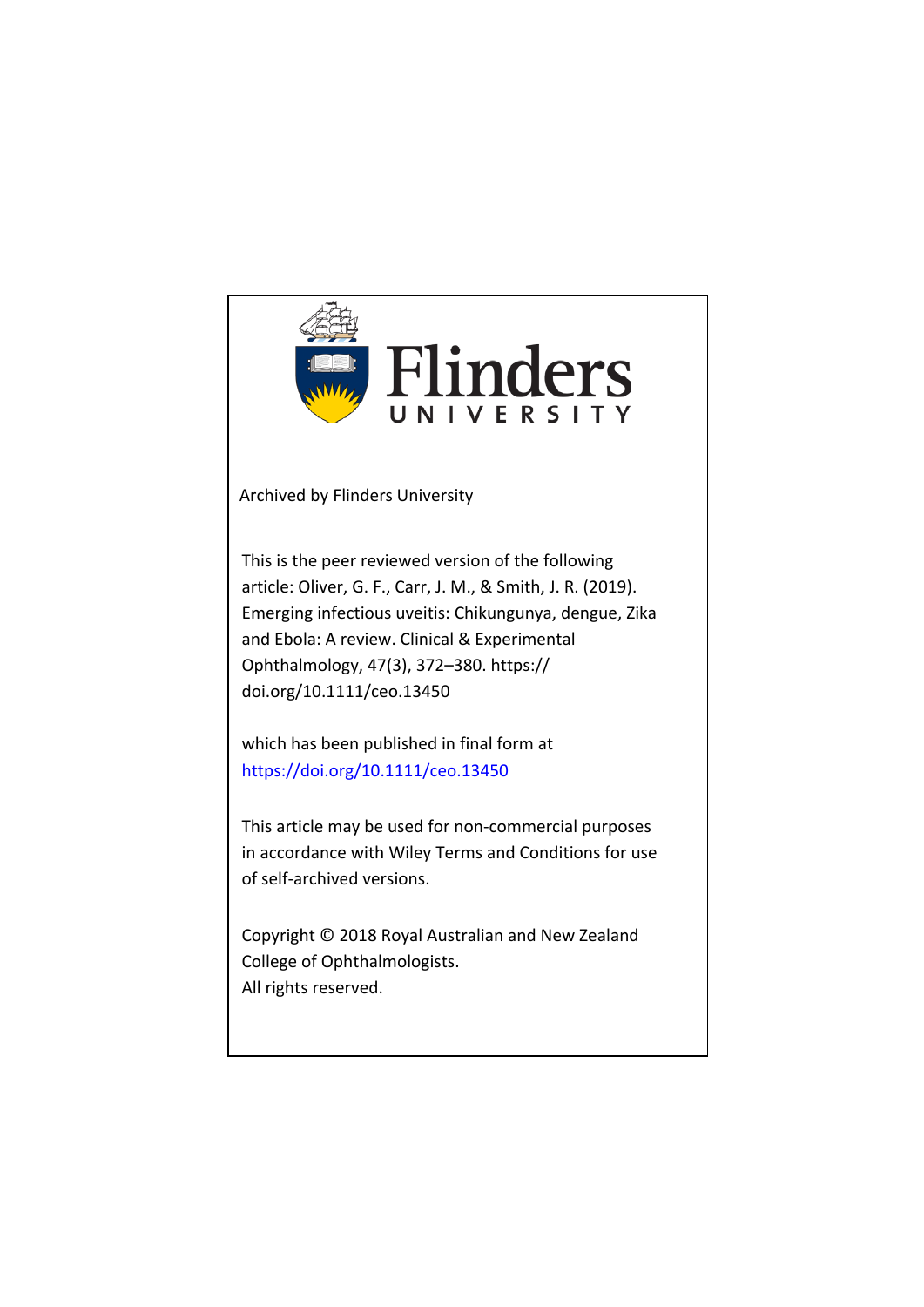# Emerging infectious uveitis: Chikungunya, Dengue, Zika, Ebola

Genevieve F. Oliver, FRANZCO Jillian M. Carr, PhD Justine R. Smith, FRANZCO, PhD

Flinders University College of Medicine & Public Health, Adelaide, Australia

This work was supported by the National Health & Medical Research Council (PGS1150282 to GFO) and the Australian Research Council (FT130101648 to JRS)

Corresponding Author:

Justine R. Smith, FRANZCO, PhD

Address: Eye & Vision Health, Flinders University College of Medicine and Public Health,

Flinders Medical Centre Room 4E-431, Flinders Drive, Bedford Park, SA 5042, Australia

Telephone: 61-8-8204-4300

Email: justine.smith@flinders.edu.au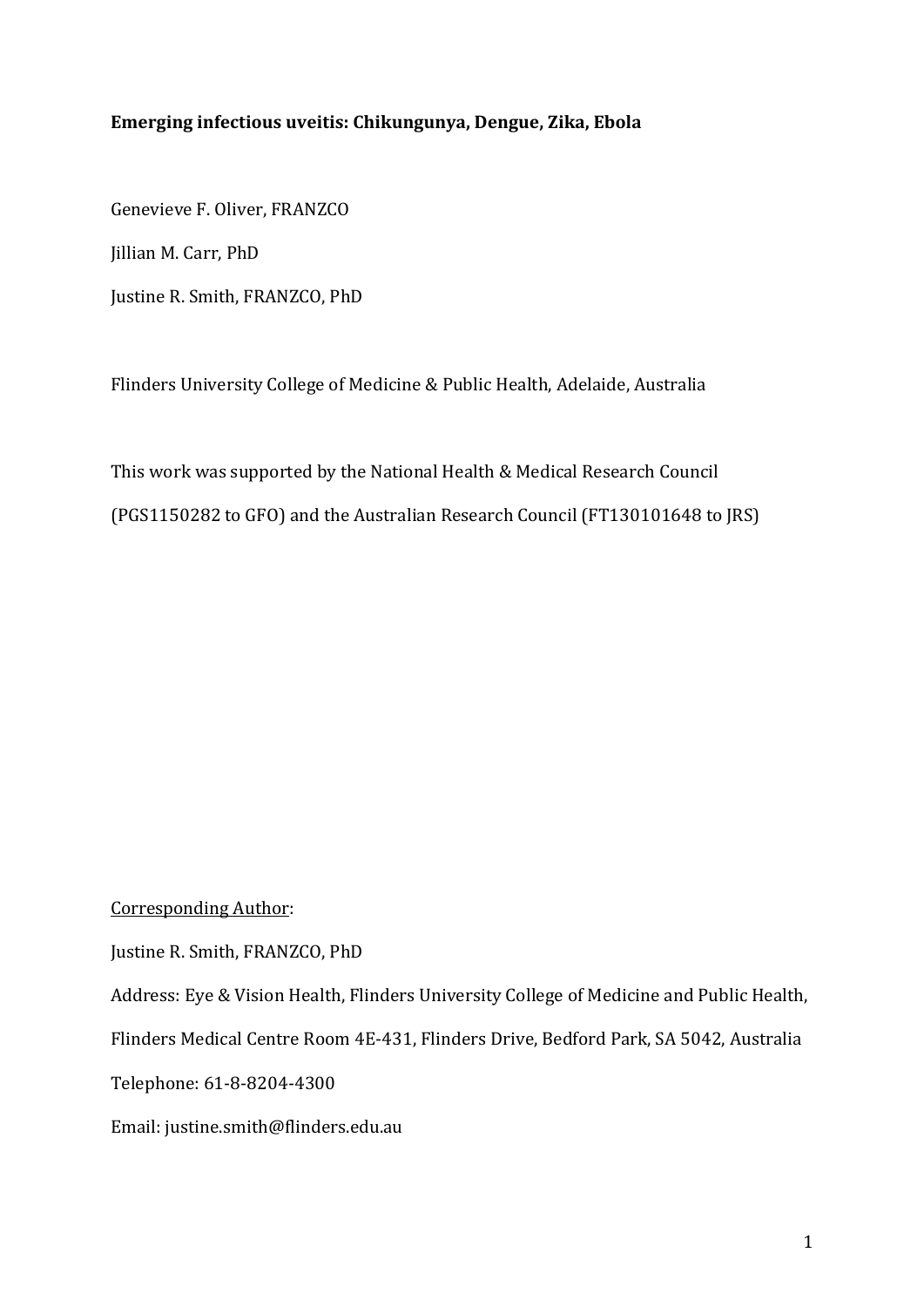## **Abstract**

Recently recognised forms of uveitis include intraocular inflammations that occur during or following one of several emerging infectious diseases: chikungunya fever, dengue, Zika virus disease and Ebola virus disease. Anterior, intermediate, posterior and pan- uveitis have been described in individuals infected with chikungunya virus. Persons who contract dengue or Zika viruses also may develop different types of uveitis in the course of the infection: maculopathy is a common manifestation of dengue eye disease, and Zika eye disease may cause hypertensive anterior uveitis or mimic a white dot syndrome. Up to one-third of Ebola survivors develop aggressive uveitis, which is frequently associated with vision loss and complicated by cataract. There are no specific anti-viral drugs for these forms of uveitis, and thus treatment is largely supportive. In this article, we summarise the systemic infectious diseases and virology, and describe the clinical presentations, outcomes and management of emerging viral forms of uveitis.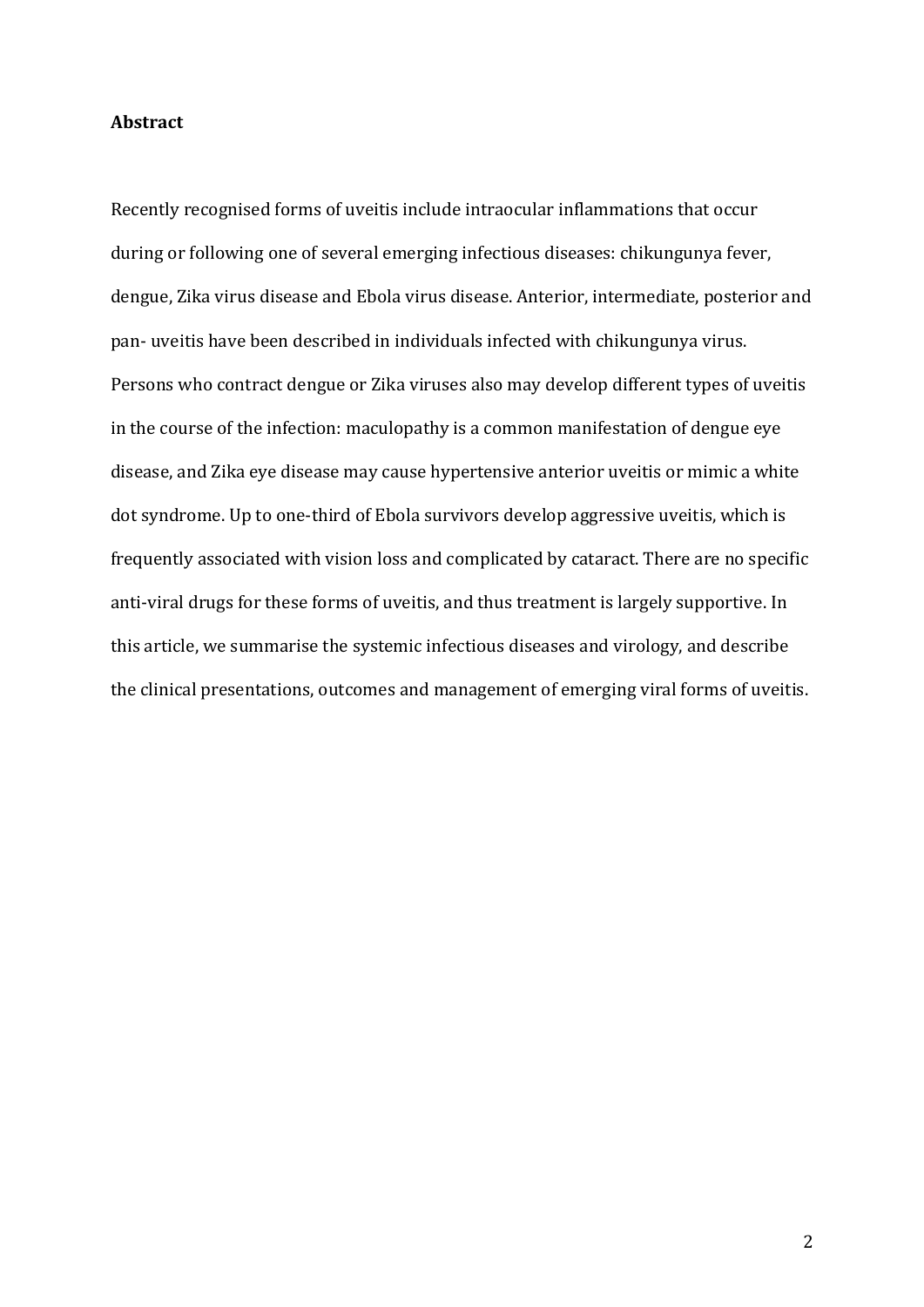## **Introduction**

New forms of eye disease continue to be described on a regular basis, in large part due to the considerable advances that are occurring in diagnostic medicine, as well as in biomedical science. In the field of uveitis in particular, most recent new diagnoses have been in the area of infectious uveitis, including re-definition of well-established forms of uveitis and description of new forms associated with systemic infections: Fuchs uveitis syndrome and Possner-Schlossman syndrome have been linked to infections with rubella virus and cytomegalovirus; and infections with human immunodeficiency virus, Epstein-Barr virus and Parvovirus B19 have been associated with different types of uveitis.<sup>1</sup> Recently, several emerging viral infections have been linked to uveitis. Per the US Centers for Disease Control and Prevention definition, an emerging infection is one "whose incidence in humans has increased in past 2 decades or threatens to increase in the near future" and that "respects no national boundaries".<sup>2</sup> These diseases may result from:  $(1)$  evolution of existing microbes;  $(2)$  appearance of new infections in areas that are changing ecologically; (3) spread of infections to new regions or population groups; and (4) re-emergence of pathogens as a result of drug resistance or failed public health measures.<sup>2</sup> The emerging virus infections that have been linked to uveitis include Chikungunya fever, Dengue, Ebola virus disease and Zika infection.<sup>3-6</sup>

# **Chikungunya Fever**

## Overview of chikungunya fever

Chikungunya fever is the infectious disease caused by chikungunya virus (CHIKV).<sup>7</sup> Although the disease has been identified throughout the world – related to global travel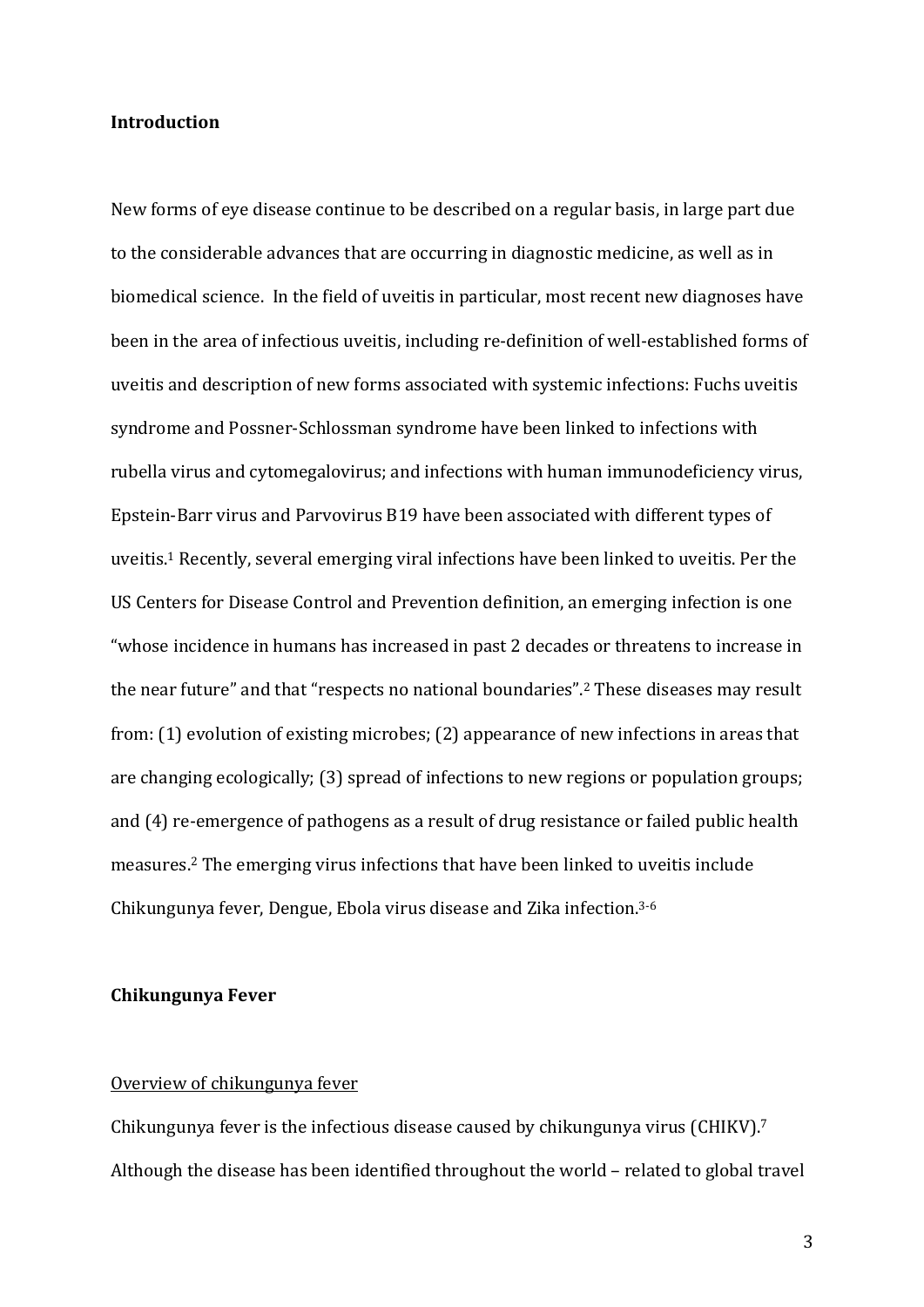– it is endemic in Africa, South and South-East Asia, India, and South and Central America.<sup>8</sup> Recent outbreaks between 2005 and 2007 in India, and between 2014 and 2016 in South America have involved millions of persons.<sup>9</sup> The virus circulates in nonhuman primate and small mammal reservoirs, from which there may be spread to humans. It is carried by multiple mosquito species, most commonly *Aedes aegypti* and Aedes albopictus.<sup>7</sup> The majority of infected individuals become symptomatic, and do so within a few days of infection: disease is characterized by a high fever, headache, rash, myalgia and a characteristic arthralgia for which chikungunya virus is named.<sup>8</sup> This arthralgia affects the extremities, and is severe and deforming. After recovery, approximately one-half of affected persons develop a long-term arthritis. Fatality of chikungunya fever is estimated at one in 1000, and fatalities generally occur in very young or elderly patients, or in adults with other health problems, who may develop multi-organ involvement including encephalopathy.<sup>8</sup> There is no specific anti-viral drug treatment for chikungunya fever, and there is no vaccination that protects against CHIKV. Thus treatment is supportive, and patients with chronic arthritis may require immunosuppression.8

# Chikungunya virology

Chikungunya virus is a member of the *Togaviridae* family and *Alphavirus* genus, and consistent with the systemic manifestations of chikungunya fever, it is classified in the Semliki Forest Virus group of the Old World alphaviruses.<sup>10</sup> The virion is spherical, measuring approximately 70 nm in diameter, with a lipid envelope and an 11.5 kb positive-sense, single-stranded, RNA genome.<sup>7,8</sup> It enters different cell types, such as those in muscle, joints and skin, via receptor-mediated endocytosis.<sup>7,8</sup> The CHIKV RNA genome provides transcripts that are translated into the non-structural proteins of the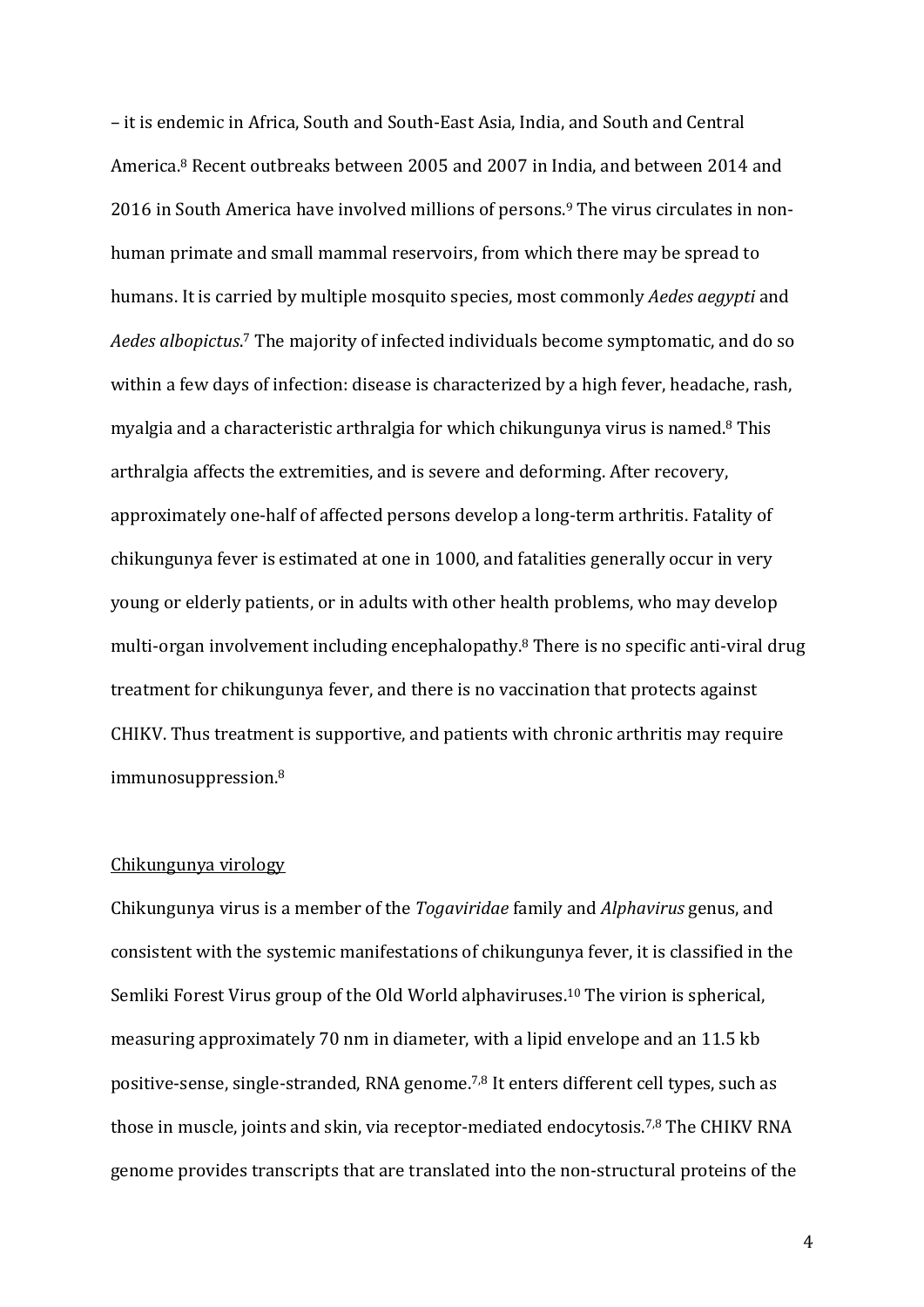replication complex, which transcribes a negative-sense RNA, and subsequently new positive-sense RNA genomes and subgenomic RNA.<sup>11,12</sup> The latter are translated into the structural elements of CHIKV: capsid and envelope glycoproteins, E1 and E2. Viral particles are assembled at the cell surface from cytoplasmic encapsidated RNA genomes and glycosylated E1/E2 proteins arising from the Golgi apparatus, with new virions released by budding at the cell membrane. $11,12$ 

# Chikungunya fever-associated uveitis

Although non-specific ocular symptoms – including photophobia and retro-orbital pain – and conjunctivitis have been recognized for some time in patients with chikungunya fever, the first descriptions of CHIKV-associated uveitis and other ocular inflammatory syndromes were published just 10 years ago, following the large outbreak in India. Ophthalmic clinical groups based in Tamil Nadu and Bangalore published detailed descriptions of uveitis, keratitis and episcleritis, and neuroretinitis and optic neuritis that began within 4-6 weeks of the onset of chikungunya fever, which was confirmed through serological testing.<sup>3,13,14</sup> A recent paper from the same region – that coined the term, "retinitis post febrile illness" or "epidemic retinitis", for retinal inflammation occurring in seasonal-limited outbreaks in tropical regions of the world - attributed approximately 20% of this condition to infection with CHIKV.<sup>15</sup> Mahendradas and colleagues have published a comprehensive review of the ocular manifestations of chikungunya fever.16

Uveitis is the most common ocular involvement reported in patients with chikungunya fever.<sup>16</sup> Anterior, intermediate, posterior and pan- uveitis all have been reported in association with CHIKV infection, although overall, anterior uveitis is the most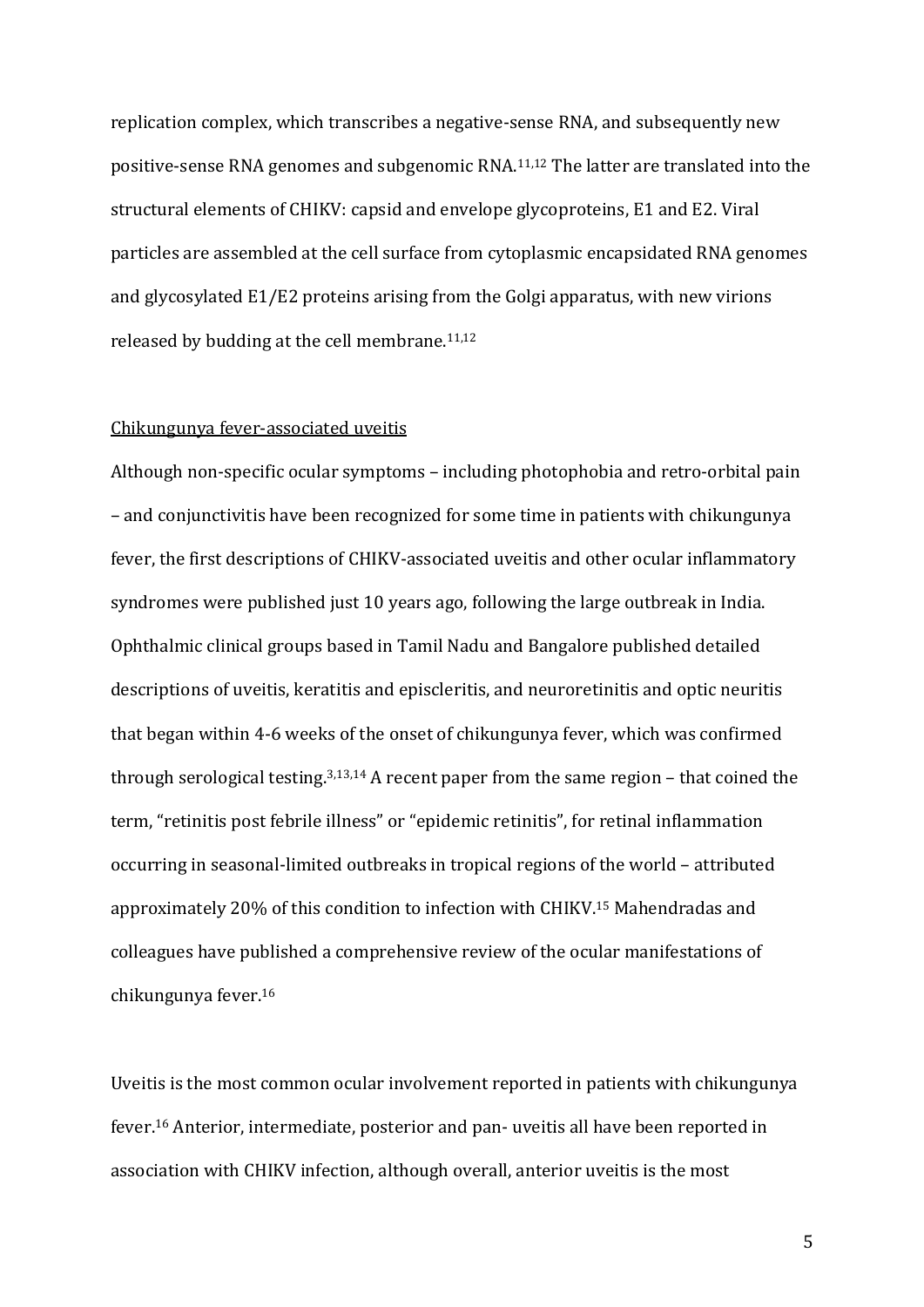common.<sup>3,13,17</sup> The anterior uveitis may be unilateral or bilateral; both granulomatous and non-granulomatous forms of anterior uveitis occur, and pigmented keratic precipitates are a frequent feature.<sup>16</sup> Iris atrophy does not appear to be a common feature, but has been reported in the form of bilateral Fuchs' heterochromic iridocyclitis with iris nodules and cataract.<sup>18</sup> Intraocular pressure is often elevated. Confocal microscopy shows dendritic keratic precipitates.<sup>3</sup> A spectrum of posterior uveitis phenotypes has been described following CHIKV infection, involving one or both eyes, and presenting as unifocal or multifocal, retinitis or choroiditis. $3,13,19$  In some cases, the presentation may mimic herpetic retinitis.<sup>3</sup> Retinal vasculitis may occur, and may be complicated by retinal haemorrhage or retinal vascular obstruction, $3,13$  and optical coherence tomography (OCT)-angiography has demonstrated choriocapillaris flow deficits.<sup>20</sup> Cystoid macular oedema and serous retinal detachment may complicate the inflammation. Both unilateral and bilateral neuroretinitis - characterized by optic disc swelling and a macular star – have been reported.<sup>13,21</sup> Acute macular neuroretinopathy also has been observed in the context of chikungunya fever, with wedge-shaped, paracentral macular lesions.<sup>22</sup>

Other forms of inflammatory eye disease have been reported in patients with chikungunya fever. Keratitis with epithelial dendrites, mimicking herpetic keratitis, but occurring bilaterally, is described.<sup>3</sup> External eye manifestations that have been observed include: rheumatoid factor-negative, anti-nuclear antibody-negative, nodular anterior scleritis; and lagophthalmos with exposure keratitis.<sup>13</sup> Bilateral and unilateral forms of optic neuritis are possible, including papillitis, retrobulbar neuritis and retrochiasmal neuritis.<sup>14</sup> These optic neuropathies cause relative afferent pupillary defects and colour vision deficits, as well as a variety of visual field defects: central or centrocaecal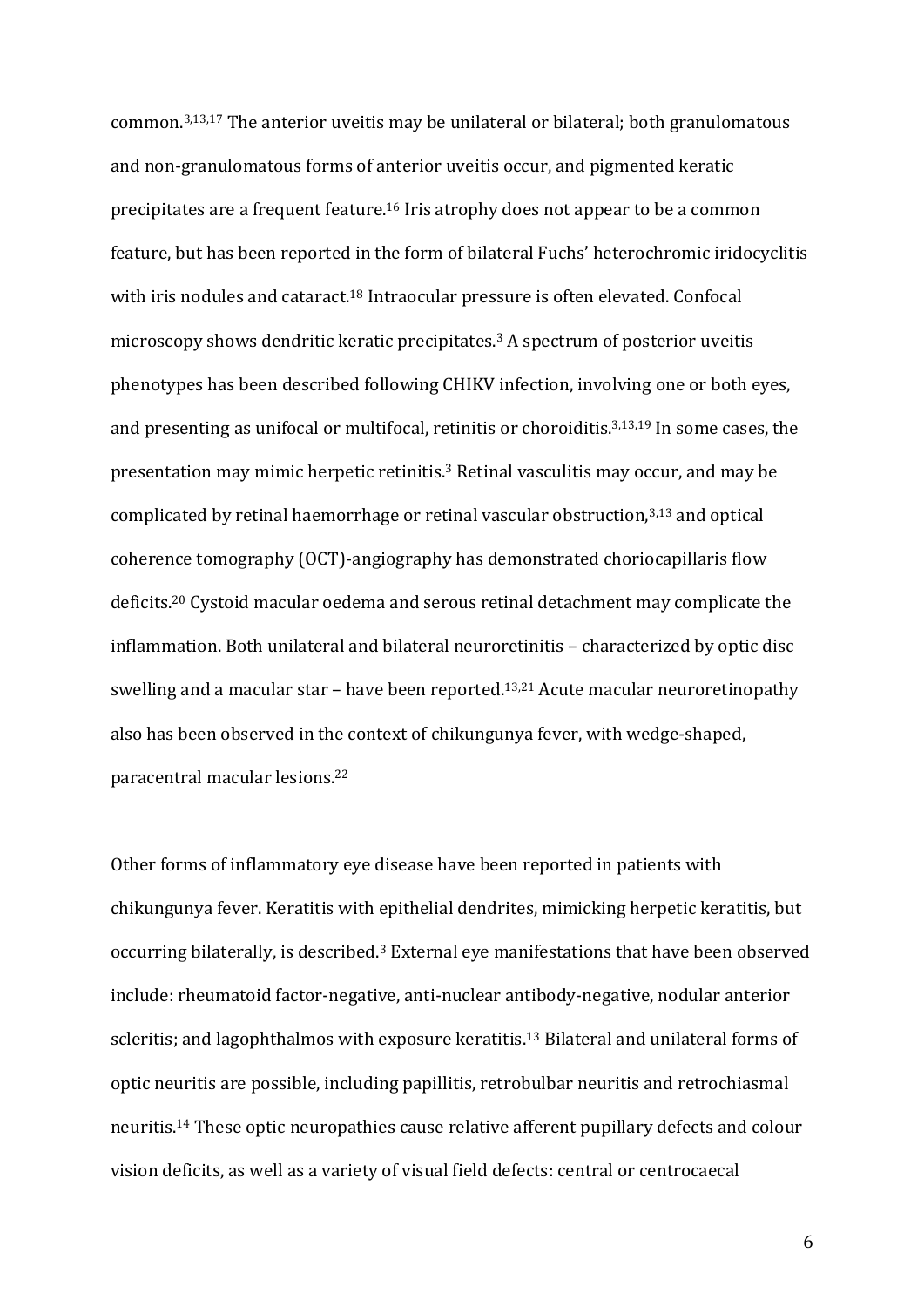scotomas, peripheral field defects, and combined central and peripheral field loss. External ophthalmoplegia is another neuro-inflammatory syndrome reported in CHIKVinfected patients.14

Making the diagnosis of CHIKV-associated inflammatory eye disease begins with information from the history, including residence in or recent travel to an endemic area, and recent febrile illness with typical musculoskeletal symptoms. The inflammatory eye disease is often non-specific, although presentations mimicking herpetic uveitis, but occurring bilaterally, may raise the suspicion. In several published series, systemic testing has involved serological testing for CHIKV immunoglobulin  $\left( \text{Ig} \right)$  M,<sup>3,13,14</sup> which is generally detectable within the first week and for multiple months after the onset of the systemic illness.<sup>8</sup> Although reverse transcription  $(RT)$ - polymerase chain reaction  $(PCR)$ for virus is commonly used to diagnose the systemic illness, $8$  it may be less useful for the eye disease, since this may present after the resolution of the viraemia. Several reports have described the successful use of RT-PCR analysis of aqueous to detect viral RNA in cases of CHIKV-associated anterior uveitis.<sup>18,23</sup> Ruling out forms of uveitis that may mimic the presentation, is a standard principle when assessing any form of uveitis, and thus testing for herpetic viruses in particular, plus other locally endemic viruses, as well as the masqueraders, syphilis and tuberculosis, may be appropriate.

When treatment has been given to persons with CHIKV-associated inflammatory eye disease, this generally has been directed at the inflammation and/or its complications. Patients with anterior uveitis have been treated with topical prednisolone acetate, diclofenac sodium, as well as a topical cycloplegic and topical anti-glaucoma drops.<sup>3,13</sup> Episcleritis has been managed with topical diclofenac sodium and systemic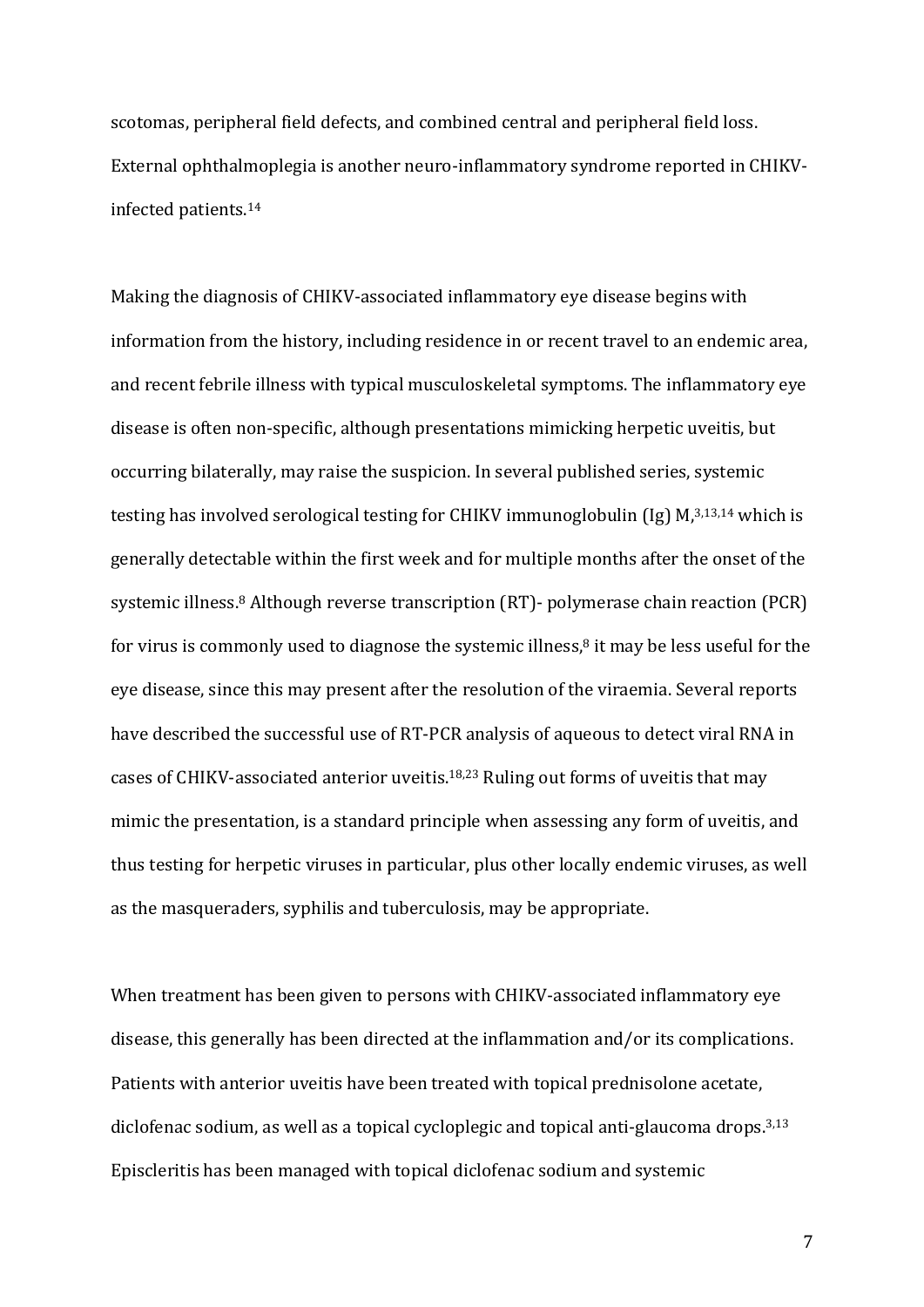indomethacin.<sup>3</sup> For posterior eye involvements, including uveitis and optic neuritis, patients have been treated with oral prednisolone, preceded by intravenous methylprednisolone for optic nerve involvement.<sup>3,13,14</sup> Some patients with retinal involvement also have been given acyclovir.<sup>3</sup> Since this drug does not have anti-CHIKV activity, therapeutic effect seems unlikely, and the primary value would be to cover the possibility of a herpetic infection in cases of retinitis.

Ocular inflammation in chikungunya fever typically resolves within approximately 3 months.<sup>16</sup> Patients initially present with a wide range of visual acuities, from normal to  $6/60$  or worse, including perception of only hand movements or light.<sup>3,13,14</sup> Typically anterior segment disease is associated with good visual acuity, while posterior segment disease is not, but there are exceptional cases of good vision in patients who present with posterior uveitis, neuroretinitis and optic neuritis. There is similarly a wide range of visual acuities measured following resolution of the inflammation, although a majority of patients retain or recover vision.<sup>3,13,14</sup> Poor outcomes typically occur in patients with optic neuritis, particularly when presentation is delayed.<sup>14</sup>

# **Dengue**

## Overview of Dengue

The most common vector-borne disease, dengue, affects an estimated 390 million persons annually.<sup>24</sup> Half the global population live in areas of transmission, and threequarters of these people reside in the Asia-Pacific region.<sup>25</sup> Dengue virus (DENV) exists as four serotypes (i.e. DENV1, DENV2, DENV3 and DENV4), all of which are capable of epidemic spread.<sup>26</sup> While infection confers lifelong immunity to the infecting serotype,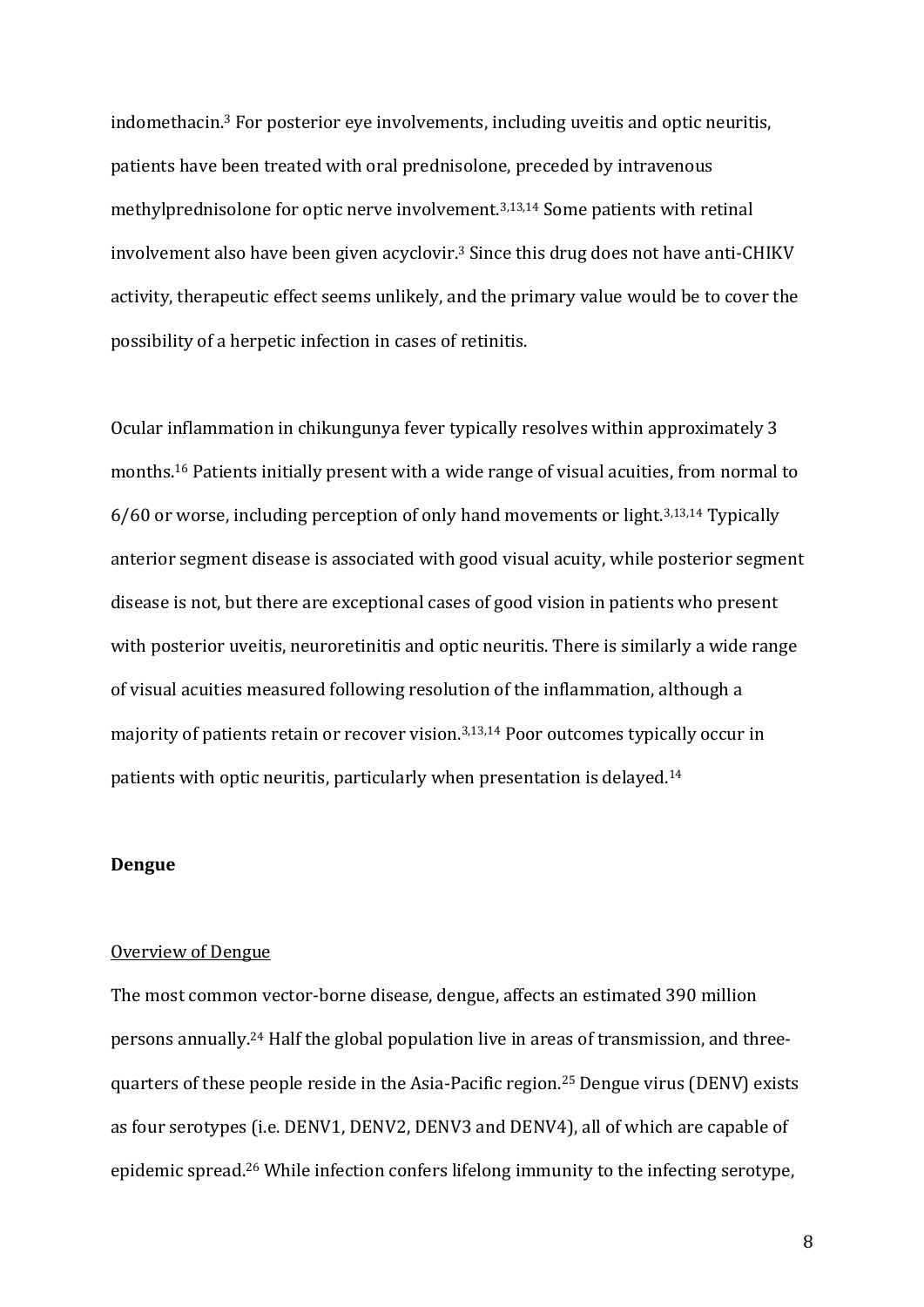subsequent infection with a different serotype may be severe, since antibodies may not effectively neutralize the virus, and instead facilitate its entry into the cell and enhance viral production.<sup>25</sup> Classification of the infectious disease has been simplified to dengue, with warning signs, and severe dengue.<sup>27</sup> Up to a week after the bite of infected *Aedes* species mosquitoes, individuals develop fever, rash, myalgia and arthralgia that can last for 7 days before defervescence. The 48-hour critical phase follows, during which vascular and metabolic derangements may occur, and supportive care in the form of fluid replacement may be required. Convalescence may be associated with hepatic and cardiac complications, and post-viral fatigue. No anti-viral drugs are effective against DENV. The first vaccine was registered in 2015, but this was linked to reports of deaths: post-hoc analysis identified a subgroup of DENV-naïve children who were paradoxically at higher risk of severe dengue after vaccination.<sup>28</sup> While mortality from dengue, with intravenous rehydration when appropriate, should be near zero, reported deaths have increased over the last decade and the average case-fatality rate is  $2.5\%$ .<sup>26</sup>

# Dengue virology

Dengue virus – which is a member of the *Flaviridae* family and *Flavivirus* genus – is relatively small, at 50 nm in size.<sup>25,29</sup> A lipid envelope encloses the nucleocapsid, housing an 11 kb single-stranded positive-sense RNA genome.<sup>29</sup> Using receptor-mediated endocytosis to enter cells, DENV binds the C-type lectin CD209 antigen receptor on the dendritic cell, which is its primary target, and uses phosphatidylserine receptors on epithelial and other cells.<sup>25</sup> Within the endosome, pH-dependent fusion allows release of viral RNA into the cytoplasm. The genome is translated into a polyprotein and cleaved by host and viral proteases to produce three structural and  $7$  non-structural proteins. $^{29}$ The replication strategy of DENV is to hijack the endoplasmic reticulum, remodeling it to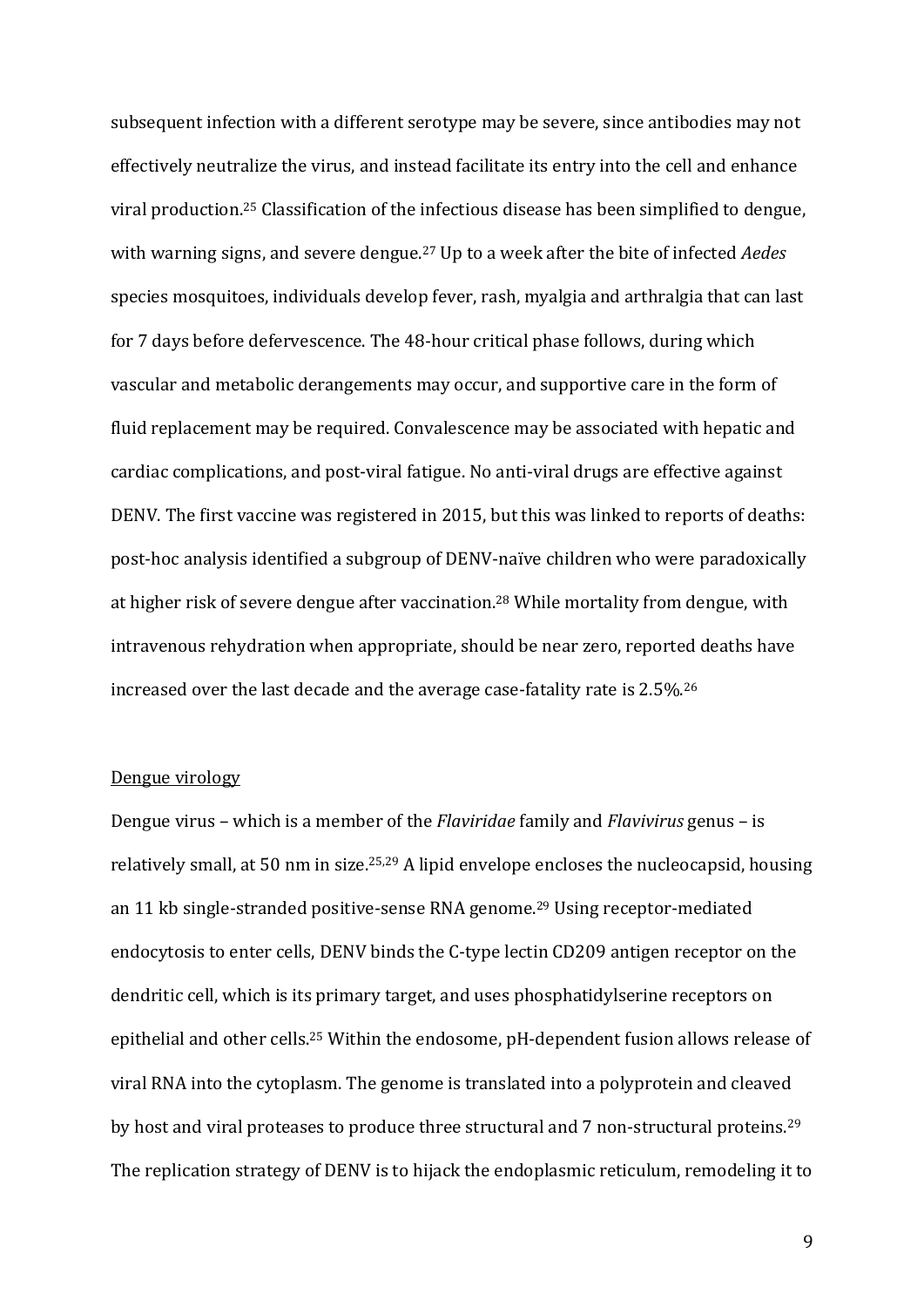create invaginations that protect from host recognition.<sup>25</sup> Within these pockets, viral genomic RNA and structural proteins are mass-produced. Virions are assembled, and subsequently taxied through the increasingly acidic trans-Golgi network, before being released as mature virus particles from the cell through exocytosis.

#### Dengue-associated uveitis

A spectrum of ocular disease associated with DENV infection has been reported in the literature, ranging from haemorrhagic to inflammatory manifestations.<sup>30</sup> The most common ocular complications involve haemorrhage. Conjunctival haemorrhage is widespread amongst persons with dengue, but visually significant haemorrhagic complications involve the posterior segment of the eye. Uveitis has been associated with dengue, and is diverse in its presentation.<sup>30</sup> Anterior uveitis is reported to affect infected persons who are otherwise healthy, and may present up to 5 months after onset of systemic symptoms. Visual recovery is favourable with topical corticosteroid therapy and cycloplegia. Posterior and panuveitis usually present within the first few weeks of systemic symptoms. Patients may be systemically unwell: serous retinal detachments with panuveitis have been described in association with hepatitis, pericarditis and severe hypokalaemia.<sup>31,32</sup> Choroidal effusions can be extreme and have been described in a patient presenting with bilateral acute secondary angle closure. $^{33}$ 

Causes of visual symptoms in patients with DENV infection are variable, but commonly reflect macular involvement. During the 2004-2005 Singapore epidemic, a majority of 50 symptomatic ophthalmology outpatients complained of blurred vision, and one-third reported visual field defects.<sup>30</sup> Macular oedema occurred in three-quarters of these individuals, while macular haemorrhages were present in two-thirds, and vasculitis was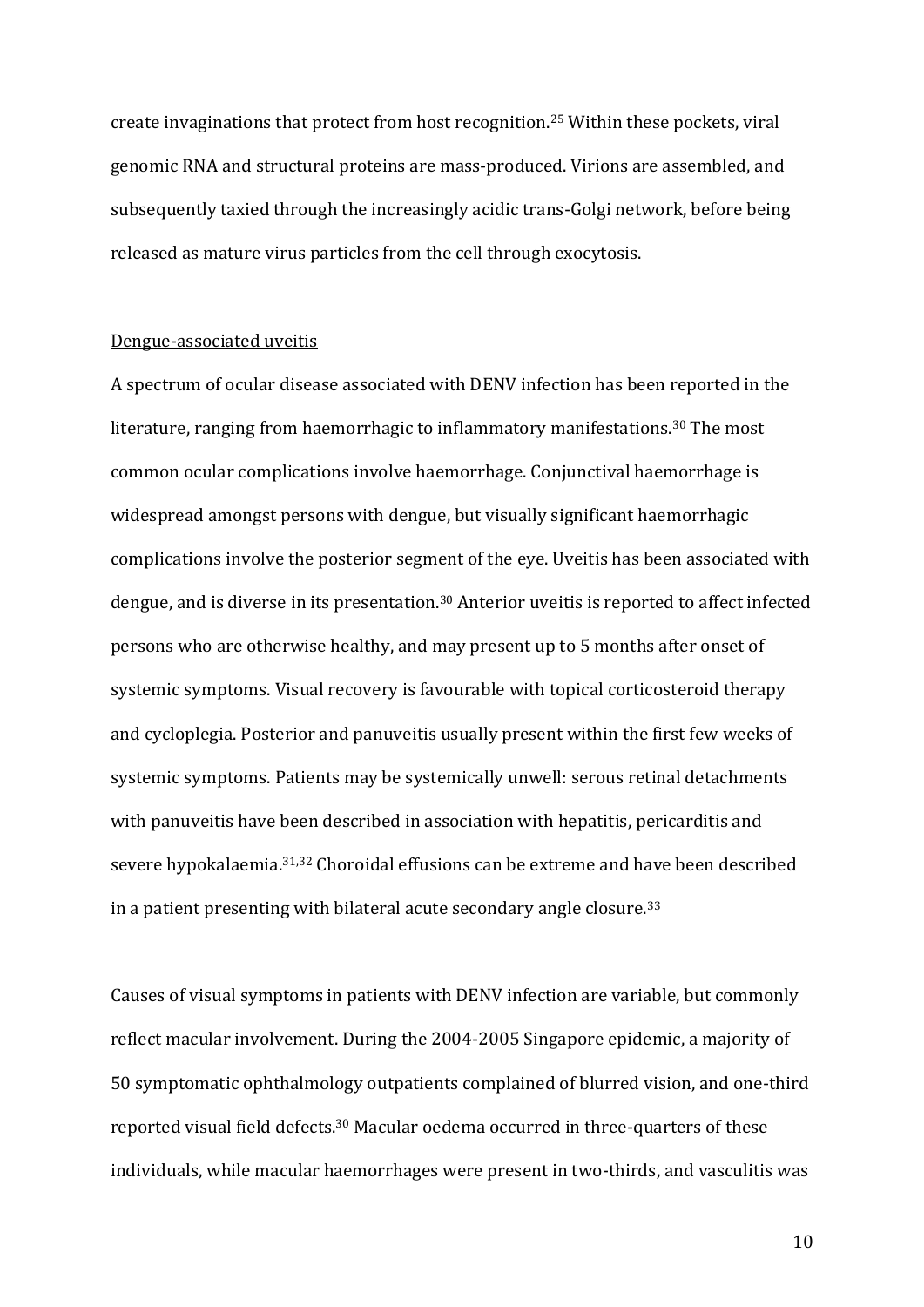documented in one-quarter. Of those who had daily platelet levels, all became visually symptomatic within one day of their lowest count. A smaller study during the same epidemic found bilateral but asymmetric macular disease in three-quarters of symptomatic patients presenting to eye services.<sup>34</sup> Almost two-thirds of these patients presented with central or paracentral scotomas. Retinal venous occlusions occurred in 25% of eyes; venular sheathing was observed in 45%; and arteriolar sheathing was present in 4%. Foveolitis – with a yellow or orange subretinal  $dot -$  is a particularly characteristic form of dengue maculopathy that was documented in 28% of the patients. 34

Cross-sectional studies performed during epidemics provide the best estimate of the prevalence of dengue-associated maculopathy. During the 2005 Singapore epidemic, DENV1 was the most common circulating serotype, and during this time nearly 200 hospital inpatients with dengue were examined ophthalmoscopically.<sup>4</sup> While persons in the community and those with life-threatening thrombocytopaenia were excluded from examination, maculopathy was present in 10% of this DENV-seropositive patient group. Affected individuals had a mean complement C3 level that was significantly lower than levels measured in those without maculopathy. Curiously, those with maculopathy tended to be young adults, and were either asymptomatic or had ignored their symptoms. A similar, albeit smaller cross-sectional study conducted during the 2007 Singapore epidemic, when DENV2 was the predominate serotype in circulation, identified no cases maculopathy in DENV-seropositive inpatients.<sup>35</sup> These individuals tended to be older, and had milder liver impairment compared to the 2005 cohort, suggesting that maculopathy and ocular complications might be related to DENV serotype or virulence.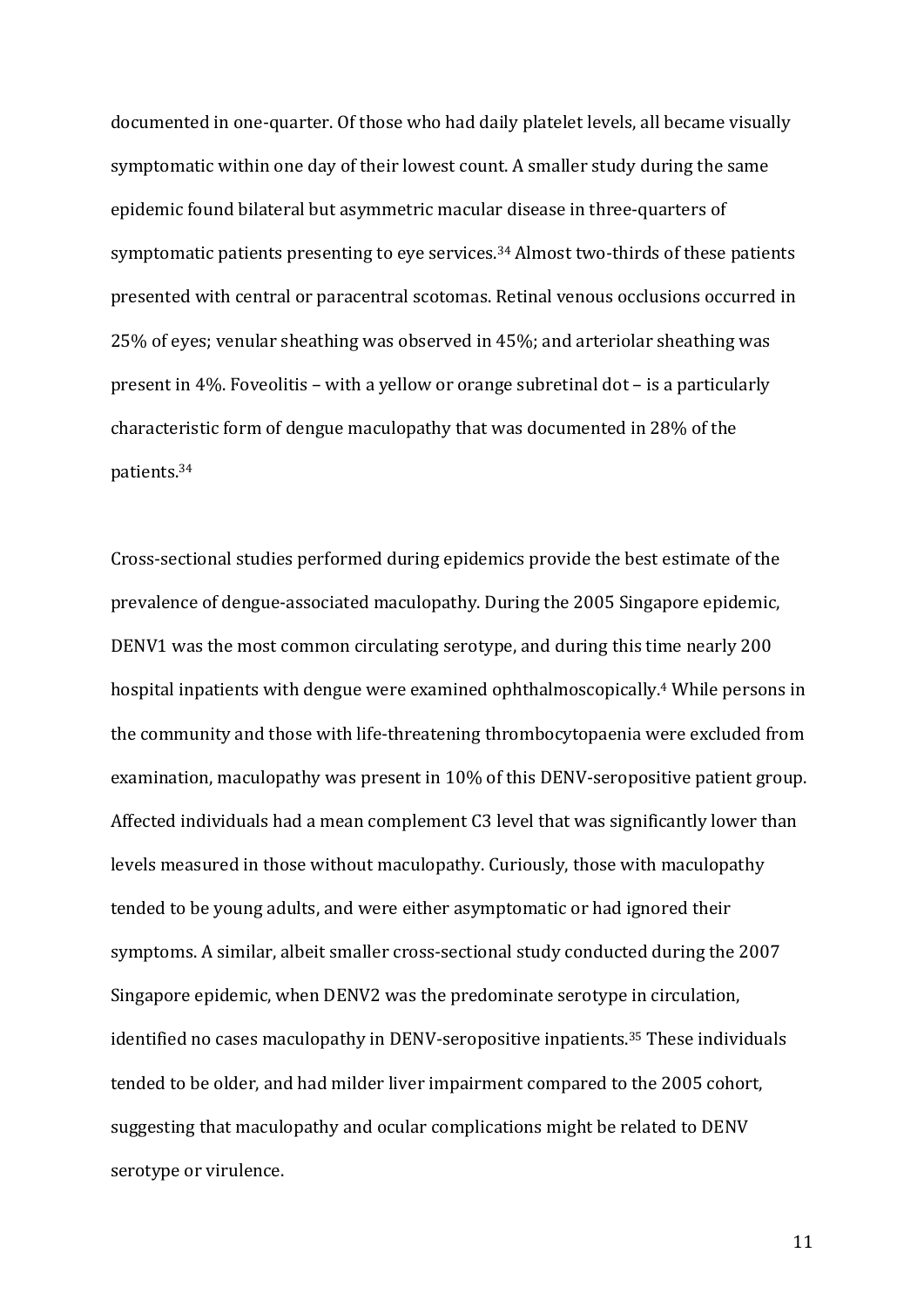The tissue features of dengue-related maculopathy have been examined in a study that employed Fourier-domain OCT to image the retinae of 74 eyes from 41 patients.<sup>36</sup> Visual changes tended to coincide with the nadir of thrombocytopaenia, about 7 days after onset of systemic symptoms. Three phenotypes of maculopathy were described: Type 1, diffuse retinal thickening; Type 2, cystoid macular oedema; and Type 3, foveolitis with outer retinal thickening and hyper-reflectivity. All Types were associated with scotomas, and at 2 years, 60% of eyes had persistent scotomas. "Doughnut" scotoma were typical of eyes with Type 3 maculopathy, all of which retained visual field defects at 2 years.

Retinal vasculitis usually presents within a week of systemic symptoms in patients who may have thrombocytopaenia, but are otherwise well, and visual recovery depends on the degree of maculopathy and ischaemia.<sup>37</sup> Presentations of posterior uveitis affect the outer retina, and include acute posterior multifocal placoid pigment epitheliopathy, acute zonal occult outer retinopathy and retinochoroiditis.<sup>38-40</sup> Cases of acute macular neuroretinopathy have been reported in patients with dengue.<sup>41</sup> Persistent scotomas with a normal ocular examination have also been documented. Electrophysiological studies have confirmed involvement of the middle and outer retina in DENV-associated retinopathy, usually affecting the fovea, and with relative sparing of the inner retina.<sup>42</sup>

The long-term visual prognosis of DENV-related ocular complications is variable, but most patients have a positive outcome.<sup>43</sup> One study of 65 eyes of 50 consecutive patients with DENV infection and a spectrum of ocular complications showed that over 80% of patients had a visual acuities of  $6/12$  or better at one year.<sup>30</sup> Thirteen patients with panretinal vasculitis were treated with systemic corticosteroids, including 6 individuals who took a course of oral prednisolone, and 7 individuals were also treated with pulsed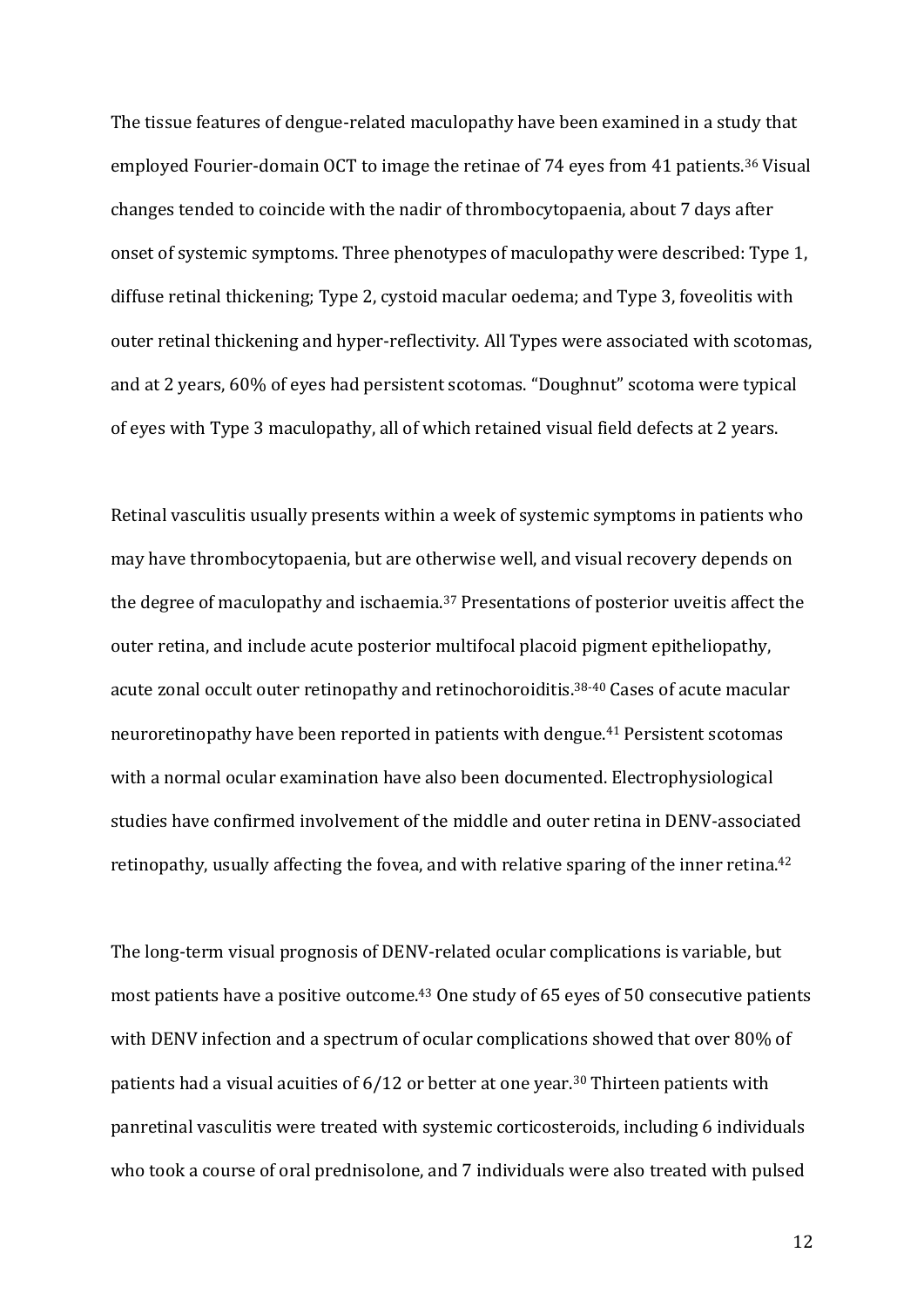intravenous methylprednisolone. No adverse effects were reported, but despite treatment, 11 eyes of 7 patients treated with intravenous corticosteroid had visual acuities between  $6/12$  and  $6/60$  at final follow-up. Those with anterior segment inflammation had a more favourable course, and 7 individuals treated with topical corticosteroid experienced resolution at one week with no relapse after cessation. A separate study of DENV-related maculopathy detailed visual recovery in a cohort of patients who were managed expectantly.<sup>36</sup> Overall, visual acuity improved from better than  $6/12$  in  $42\%$  of eyes at presentation, to  $62\%$  at 1 month, and over  $80\%$  at 2 years. Those who presented with foveolitis had a relatively poor prognosis, with approximately one-half of eyes recovering visual acuity to  $6/12$  or better, and all patients reporting persistent scotomas.

An infection with DENV may be confirmed by detecting viral RNA in the serum using RT-PCR from up to 48 hours before the onset of fever until 6 days following the onset of constitutional sympyoms.<sup>25</sup> Serologic testing may identify DENV antibodies after this time: DENV IgM appear within the week after fever begins and persist for approximately 3 months<sup>26</sup>, while DENV IgG develop more slowly, unless infection is secondary.<sup>44</sup> Ocular fluids may be tested in case of diagnostic uncertainty, although there were no PCRconfirmed DENV infections in one published report that involved aqueous sampling in cases of epidemic retinitis.<sup>15</sup>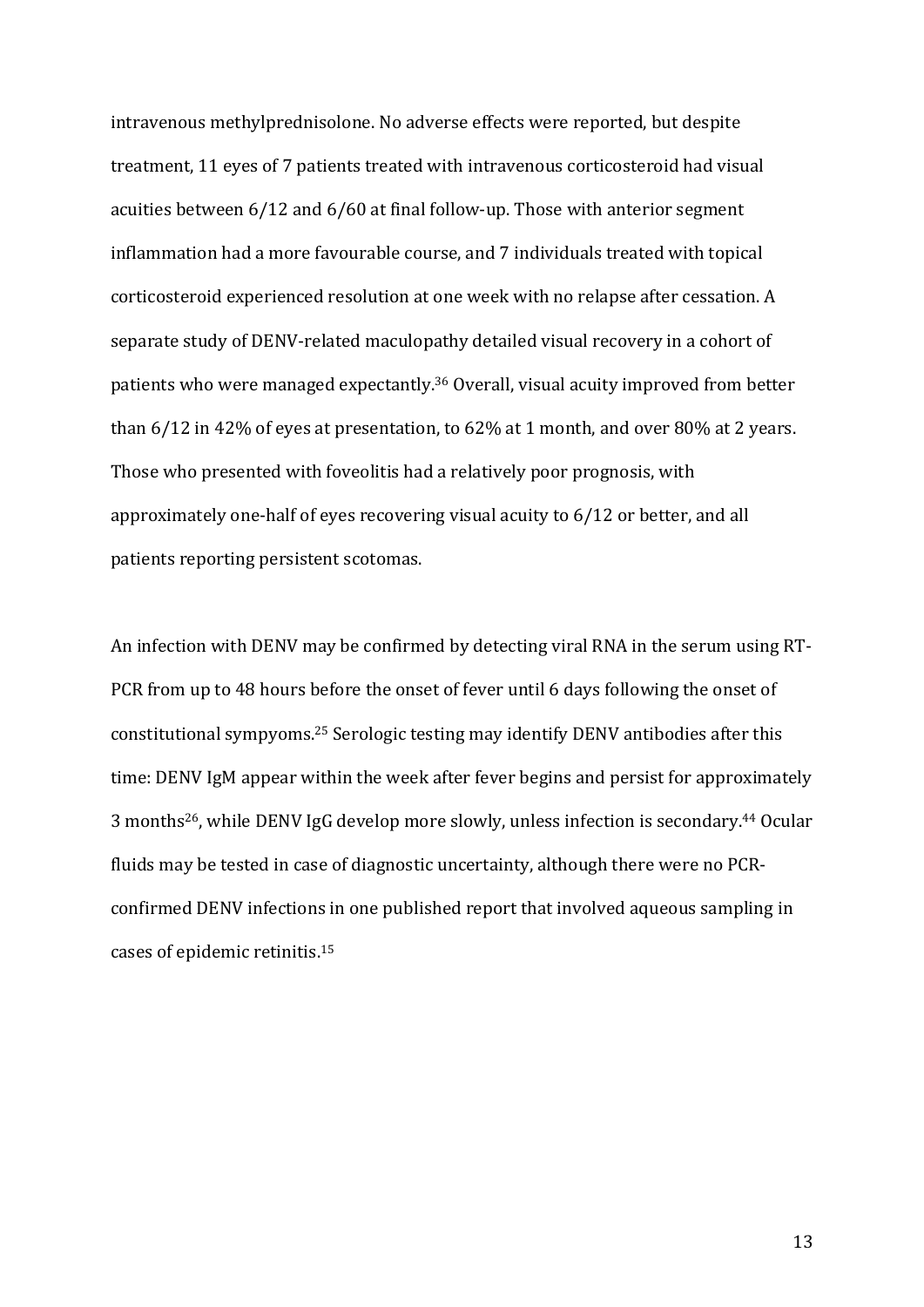## **Zika virus disease**

#### Overview of Zika virus disease

From its discovery in Uganda in 1947, Zika virus (ZIKV) caused only 14 documented cases of human infection until 2007, when an outbreak of rash, arthralgia and conjunctivitis occurred in Yap Island, Micronesia.<sup>45</sup> Almost three-quarters of residents had serological evidence of ZIKV infection.<sup>45</sup> Six years later, ZIKV infected 30,000 people in French Polynesia, and by early 2015, ZIKV had reached South America<sup>46</sup>. During the 2015-2016 South American epidemic, 40,000 pregnant women were infected with ZIKV, and 4,000 diagnoses of ZIKV-associated microcephaly were confirmed in Brazil.<sup>47</sup> Now an official teratogen, ZIKV can be transmitted sexually and transplacentally.<sup>48</sup> Pregnant women who contract ZIKV risk preterm birth, miscarriage, and a congenital Zika syndrome that consists of intrauterine growth retardation, microcephaly, brain, auditory, skeletal, and ocular abnormalities.<sup>49</sup> Children with congenital Zika syndrome have widespread functional disabilities and an unknown prognosis.<sup>49</sup>

Like DENV, ZIKV is transmitted by the daytime-biting *Aedes* mosquito species.<sup>25</sup> Incubation lasts up to two weeks, and infection is subclinical in 80% of individuals.<sup>45</sup> The most common symptom is a maculopapular rash, which may be accompanied by low-grade fever, malaise, headache, non-purulent conjunctivitis, myalgia, and arthralgia, lasting up to a week.<sup>50</sup> There is currently no vaccine against ZIKV, and treatment is supportive. In adults, the major complication of ZIKV infection is Guillain-Barré syndrome, an acute immune-mediated migrating polyradiculopathy affecting motor and sensory functions, usually occurring within a week of viral symptoms.<sup>46</sup> The French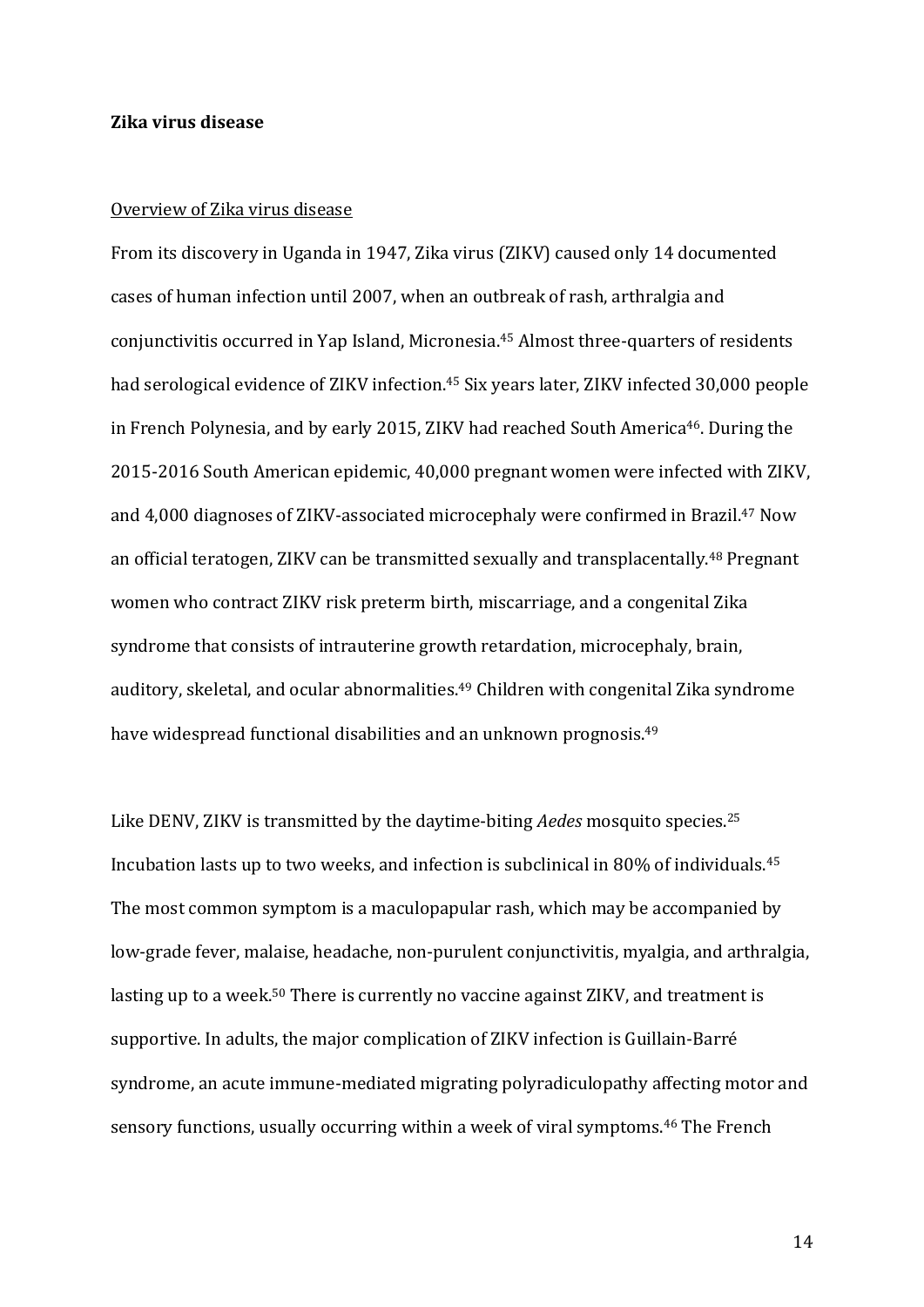Polynesian epidemic was responsible for a 20-fold increase in Guillain-Barré syndrome, with an estimated risk of 0.24 per 1,000 ZIKV infections. $46$ 

#### Zika virology

Zika virus has two lineages that circulate in different cycles.<sup>51</sup> In Africa, ZIKV propagates through sylvatic transmission - between *Aedes* mosquito vectors and non-human primate reservoirs, and humans are sporadic hosts. Beyond Africa, ZIKV cycles through urban transmission between domesticated *Aedes aegypti* vectors and human reservoirs. Like DENV, ZIKV is a single-stranded RNA flavivirus, which shares many features. Zika virus has a lipid envelope enclosing its nucleocapsid, and an 11 kb genome.<sup>50</sup> It displays an affinity for neural progenitor cells and the capacity to infect a broad range of cell types.<sup>52</sup> The virion enters the cell through endocytosis, and within the cytoplasm, the genome is translated into one polyprotein and cleaved to produce three structural and 7 non-structural proteins that are required for viral replication and the formation of new virus particles.<sup>50</sup>

## Zika virus-associated uveitis

Infants with congenital Zika syndrome present with a range of ocular abnormalities, but the two classic retinal appearances are well-circumscribed atrophy and pigment mottling at the macula.<sup>53</sup> Regardless of ocular involvement, all infants with congenital Zika syndrome have displayed significant visual impairment, suggesting that cortical rather than ocular dysgenesis is the most common cause of blindness.<sup>49</sup> In adults, ocular complications of ZIKV infection tend to be mild and self-limiting. Retro-orbital pain and conjunctivitis are common, affecting 40% in one study<sup>54</sup>. Uveitis is an uncommon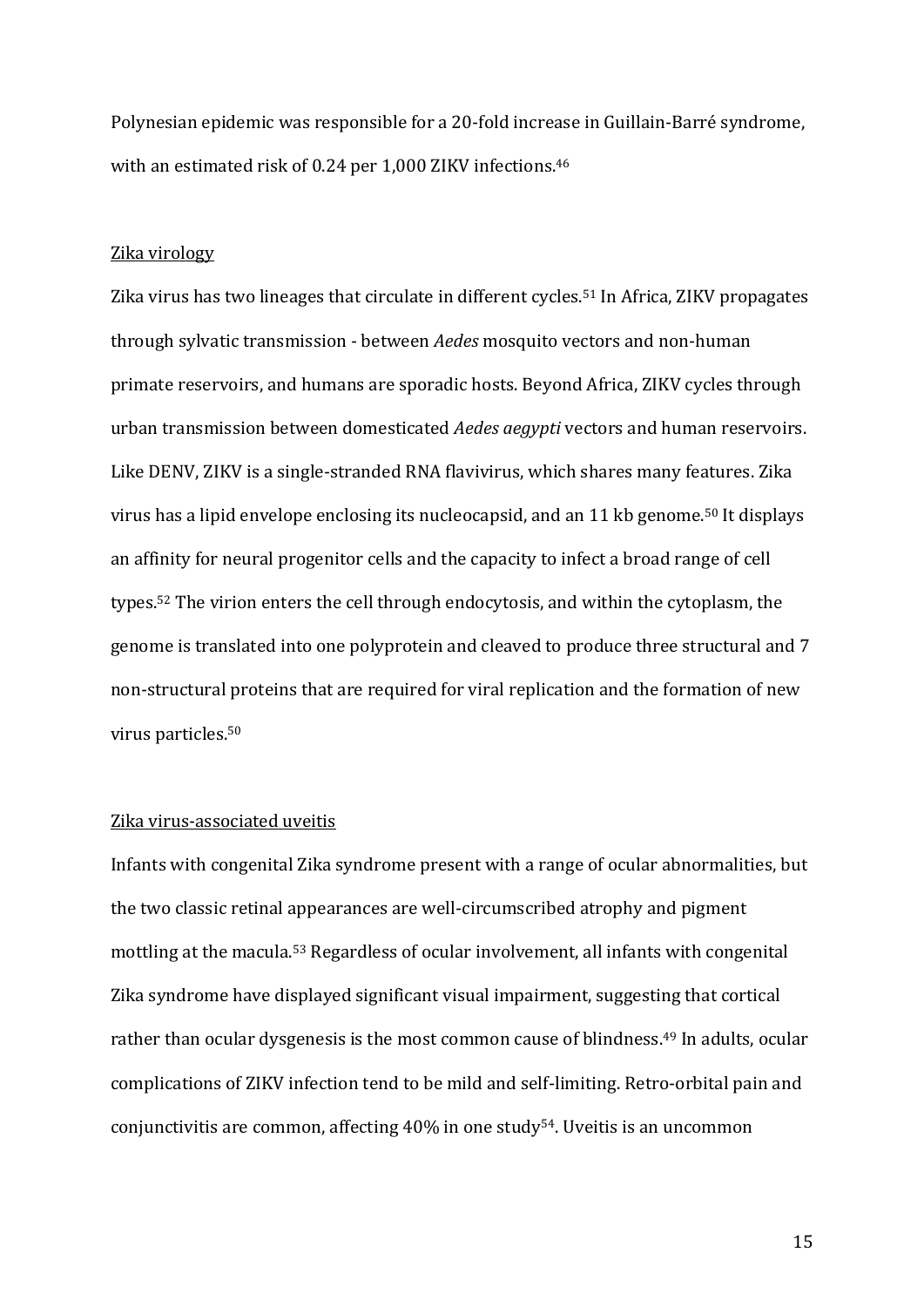complication of ZIKV infection, with less than 20 cases published in the literature. Visual outcomes are favourable, and recurrence has not been documented.

Anterior uveitis in ZIKV infection is associated with high intraocular pressure.<sup>5,55,56</sup> A 39-year old male Brazilian physician presented one week after the onset of constitutional symptoms with bilateral hypertensive anterior uveitis that completely resolved with anti-hypertensive and corticosteroid eye drops.<sup>55</sup> A similar report described a male presenting with bilateral anterior uveitis 8 days after onset of a rash. Remarkably, ZIKV was confirmed through RT-PCR of aqueous fluid taken by anterior chamber paracentesis.<sup>5</sup> Upon review after a further 8 days, the uveitis had responded to topical corticosteroid, and no virus was detected in a second paracentesis. Two patients were described with bilateral acute hypertensive anterior uveitis, occurring 10 days after onset of systemic symptoms.<sup>56</sup> Aqueous tested negatively for ZIKV by RT-PCR in one patient, but positively in the other. The uveitis in both patients improved with topical corticosteroids and anti-hypertensive drugs. In all patients, visual acuity returned to baseline with the topical treatment.

Various presentations of posterior uveitis have been described in association with ZIKV infection.<sup>57-61</sup> A healthy 20-year old woman in Trinidad presented with bilateral neuroretinitis during the 2015-2016 South American ZIKV epidemic.<sup>57</sup> Her ocular symptoms began a month after a viral illness, and she presented with a relative afferent pupil defect, and bilateral optic disc oedema and macular stars. All investigations, including MRI brain, were normal with the exception of serum ZIKV IgM. Subsequent clinical course was not reported. An woman living in Puerto Rico during the same epidemic, who was immunocompromised following chemotherapy for lymphoma,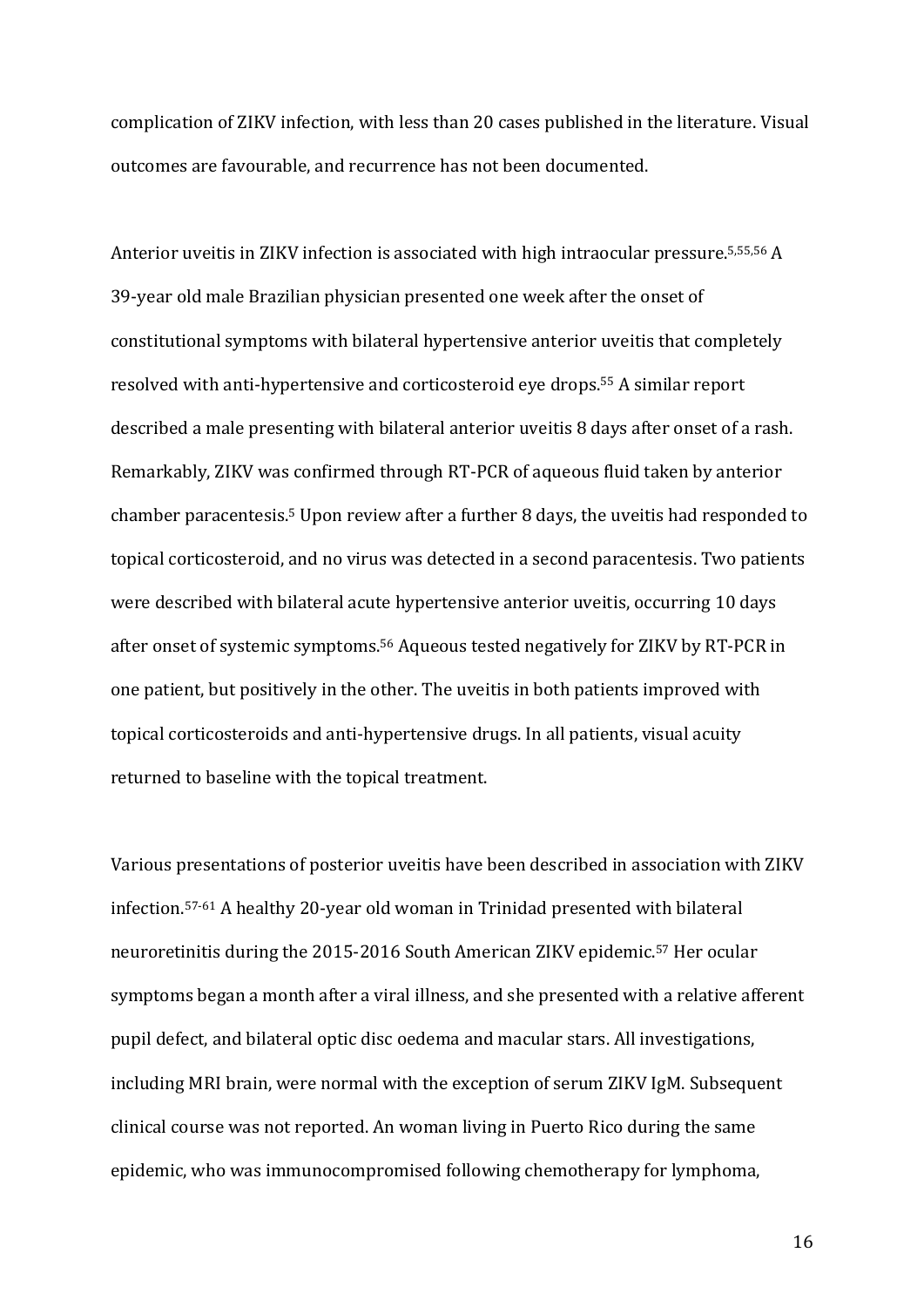presented with bilateral panuveitis, including chorioretinal lesions suggestive of acute posterior multifocal placoid pigment epitheliopathy.<sup>58</sup> Diagnostic anterior chamber paracentesis excluded herpes simplex virus and cytomegalovirus; *Toxoplasma gondii* and DENV serology were negative; and recurrent lymphoma was excluded. Serum ZIKV RT-PCR confirmed the diagnosis, and the anterior chamber inflammation was treated with topical corticosteroids. After 5 months, visual acuity had finally returned to baseline, and the chorioretinal lesions were healed.

A healthy 26-year old tourist returning from Puerto Rico in 2016 presented with bilateral posterior uveitis, one week after the onset of systemic symptoms, when aqueous fluid tested negatively for ZIKV.<sup>59</sup> There were peripheral chorioretinal lesions, which appeared nodular and were hyperfluorescent, and appeared hyperreflective by OCT. While the visual acuity remained at  $6/6$ , he was mildly symptomatic of the eye involvement. Unilateral anterior vitreous cells were treated with a short course of topical corticosteroid, and the choroidal lesions showed evidence of regression by 5 months. Two case reports describe men with unilateral acute idiopathic maculopathy, presenting 10 days after onset of systemic features.<sup>60,61</sup> Both had unilateral loss of vision, and disruption of the outer retinal and retinal pigment epithelial architecture on OCT. Symptoms resolved, and visual acuity returned to baseline with conservative management. At final follow-up, one patient had residual changes in the ellipsoid zone of the retina at  $3$  weeks, while the other had a normal OCT at  $6$  weeks.

Zika virus has been isolated in tears during the acute phase of infection. Eleven Chinese tourists to Venezuela returned with serum RT-PCR-confirmed ZIKV. Their serum viral load was undetectable after 5 days of symptoms, whereas conjunctival swab samples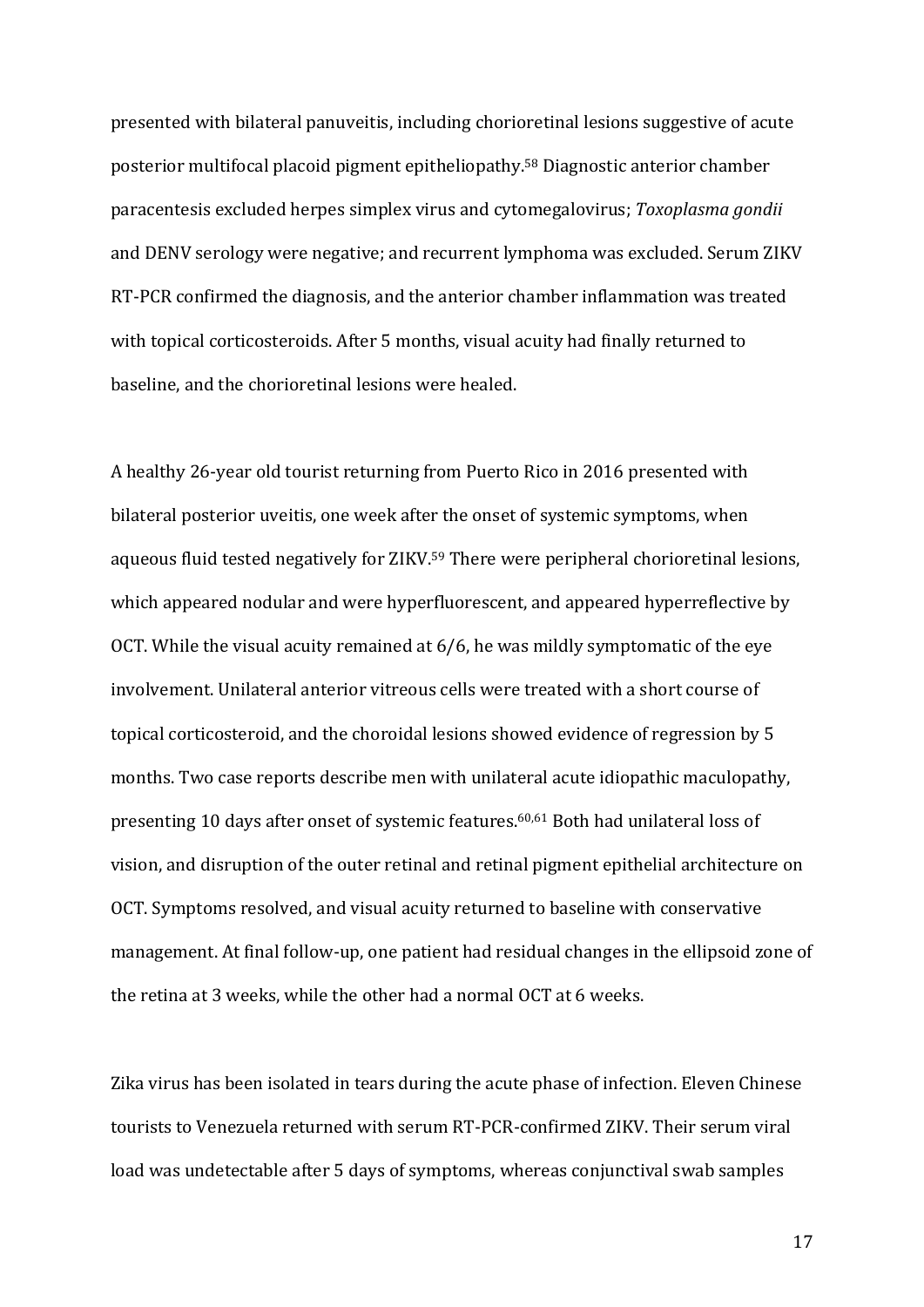contained ZIKV until the  $7<sup>th</sup>$  day after fever onset.<sup>62</sup> A study in Singapore of 29 individuals with serum and/or urine RT-PCR-confirmed infection found ZIKV RNA in 10% of conjunctival swabs one month after fever onset.<sup>63</sup> These patients had been symptomatic with either conjunctivitis or retro-global pain.

The diagnosis of ZIKV-associated uveitis is challenging. For individuals returning from tropical regions, the differential diagnosis includes DENV and CHIKV-related disease. Due to a lack of symptoms in the majority of ZIKV infections, an index of suspicion is required to diagnose ZIKV uveitis in those presenting with undifferentiated anterior uveitis and a history of travel to endemic regions. Using RT-PCR, viral RNA can be detected from serum during viraemia that occurs a few days before symptom onset and may last up to a week<sup>64</sup>. As viraemia wanes, serum IgM can be detected from 2 to 12 weeks after exposure using IgM capture enzyme-linked immunosorbent assay.<sup>64</sup> Ocular fluid testing has aided diagnosis in ZIKV anterior uveitis, but the virus is variably detected using RT-PCR.<sup>5,59</sup> Comparison of serum and intraocular levels of anti-ZIKV antibody using the Goldmann-Witmer coefficient has not been described, but might be a useful tool for diagnosis.

# **Ebola virus disease**

## Overview of Ebola virus disease

The 2014-2016 West African Ebola epidemic affected 28,500 individuals and claimed over 11,000 lives.<sup>65</sup> Prior to this epidemic, 13 outbreaks with a total of 1,460 cases of Zaire ebolavirus (EBOV) infections had been documented since its discovery in 1976.<sup>66</sup> Although the bat is assumed to be the reservoir for EBOV, transmission also occurs by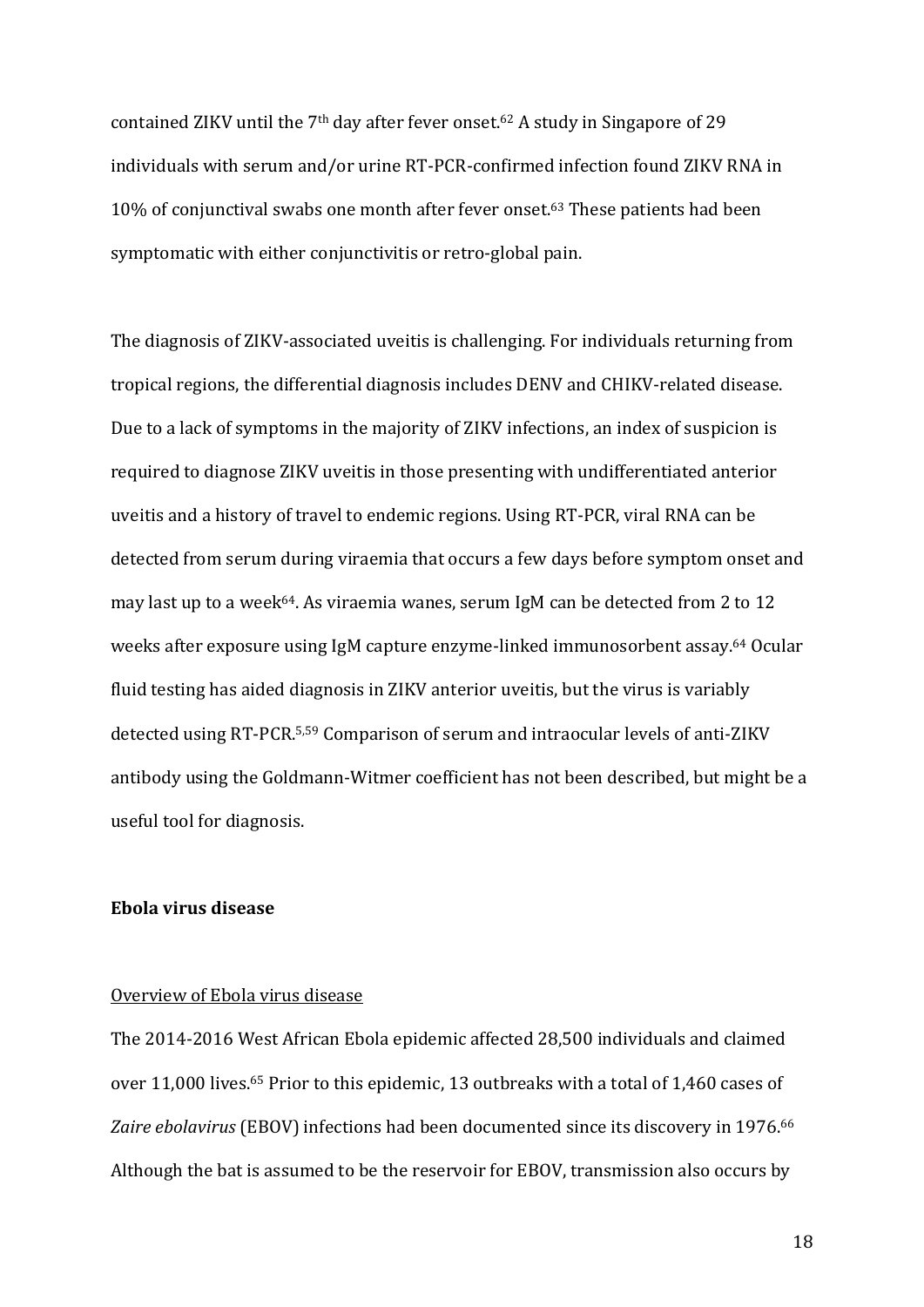direct contact between infected individuals or animals. Ebola virus disease is a haemorrhagic illness that manifests up to 3 weeks after infection, initially as fever, sore throat, headache, myalgia and fatigue.<sup>67</sup> Diarrhoea, vomiting, rash and bleeding complications follow. Diagnosis generally involves detection of viral RNA by RT-PCR in the blood. Hepatic, respiratory and renal impairments are common, and death results from shock, with electrolyte, metabolic and coagulation derangements. The case fatality rate in the West Africa epidemic ranged up to 74%, while those individuals repatriated to Europe and the US for treatment experienced a survival rate close to 90%.<sup>67</sup> Survivors begin to recover a few weeks after the onset of symptoms, but the persistence of live EBOV in immune-privileged sites, such as reproductive organs, placenta and central nervous system, poses an enormous burden for public health. Survivors also experience severe fatigue, myalgia, arthralgia, gastric pain, auditory and psychiatric sequelae, as well as ocular complications.<sup>68</sup>

Treatment of Ebola virus disease is supportive, and no anti-viral drugs have proven to be effective. A vaccine expressing EBOV surface glycoprotein in a recombinant vesicular stomatitis virus vector was implemented in three phase II/III trials across West Africa in 2015.<sup>69</sup> These trials were designed to deliver the vaccine to high-risk populations, while also evaluating safety and efficacy data. In Sierra Leone, almost 8,000 participants were immunized in a randomized, non-blinded, ring-vaccination trial without placebo.<sup>70</sup> No participants contracted Ebola virus infection, and there were no vaccine-related serious adverse events. This was a remarkable feat considering the challenge of conducting a large trial in developing countries during a global health crisis.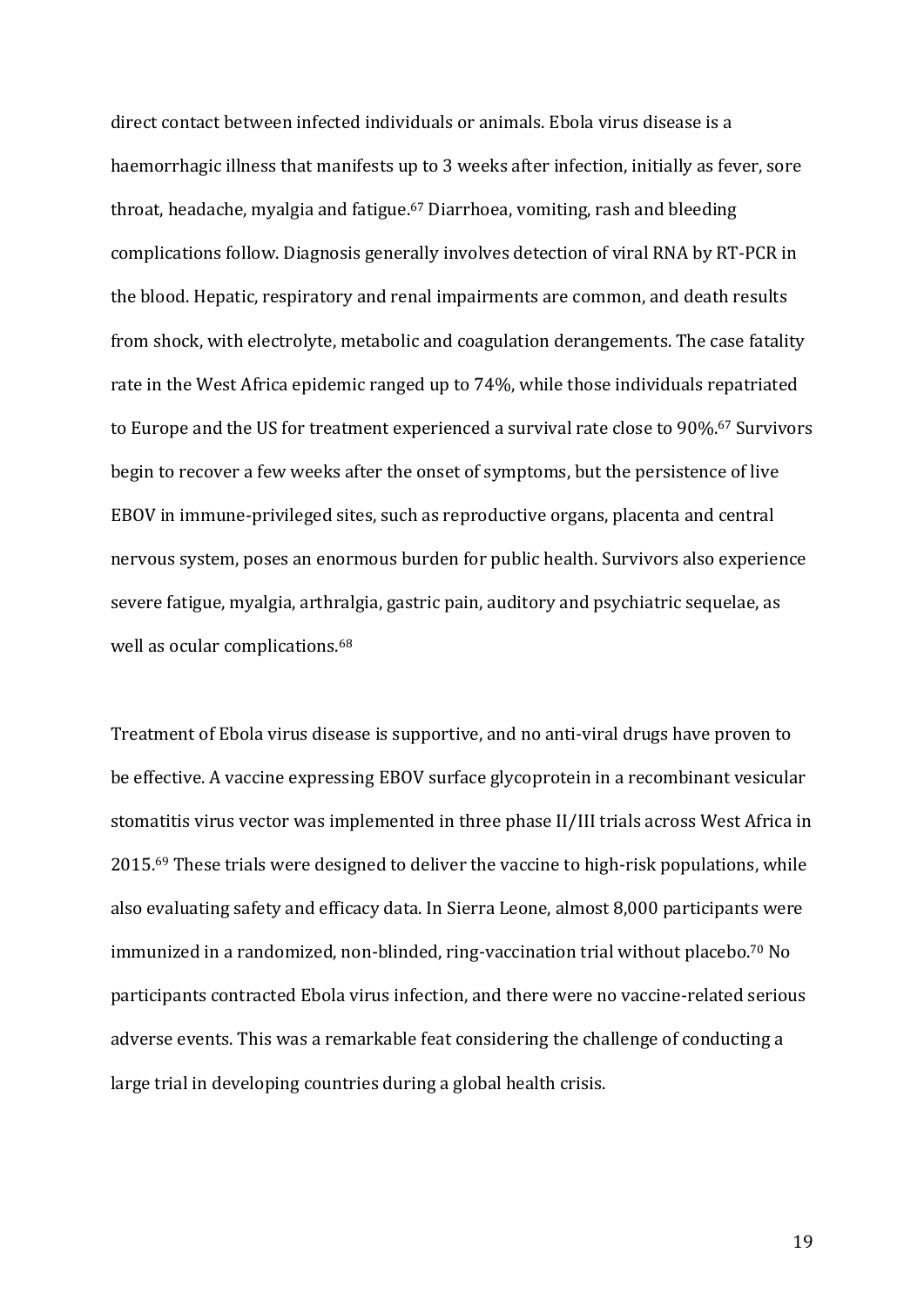#### Ebola virology

The *Ebolavirus* genus falls within the *Filoviridae* family and *Mononegavirales* order, and describes enveloped, non-segmented, negative-polarity RNA viruses.<sup>71</sup> Five antigenically-distinct Ebola species have been identified: *Zaire*, *Sudan*, *Reston*, *Tai Forest*, and *Bundibugyo ebolavirus. Zaire ebolavirus* is responsible for the most epidemics, and has three recognized strains, of which Makona was the causative agent in the 2014-2016 West Africa epidemic.<sup>65</sup> Named for the filamentous form, EBOV is relatively large, with a diameter of 98 nm and a length that may extend beyond 20  $\mu$ m.<sup>71</sup> The genome is 19 kb long, encoding 7 genes and exhibiting polyploidy, harbouring multiple copies of the genome within an extremely long virus.<sup>71</sup> The virion attaches to a variety of host cell surface molecules, is assumed into the endosome, and finally released into the cell cytoplasm. Transcription, translation and replication of the genome occur in the cytoplasm, producing virions that bud from the host cell surface.

#### Post-Ebola uveitis

The association of uveitis with Ebola virus disease was widely recognized with the case of the US physician repatriated from Sierra Leone in 2014 with Ebola virus disease.<sup>72</sup> He survived multi-organ failure, and 9 weeks after resolution of viraemia presented with photophobia and a foreign body sensation. He had no intraocular inflammation at that time, but was noted to have multiple scattered peripheral chorioretinal scars. One month later, he presented with a unilateral hypertensive anterior uveitis that progressed despite intensive topical treatment, and was complicated by iris heterochromia. An anterior chamber paracentesis was performed, and EBOV was detected in the aqueous fluid by RT-PCR and culture. Concurrently, a conjunctival swab and tear sample both returned negative for viral RNA. The ocular condition deteriorated,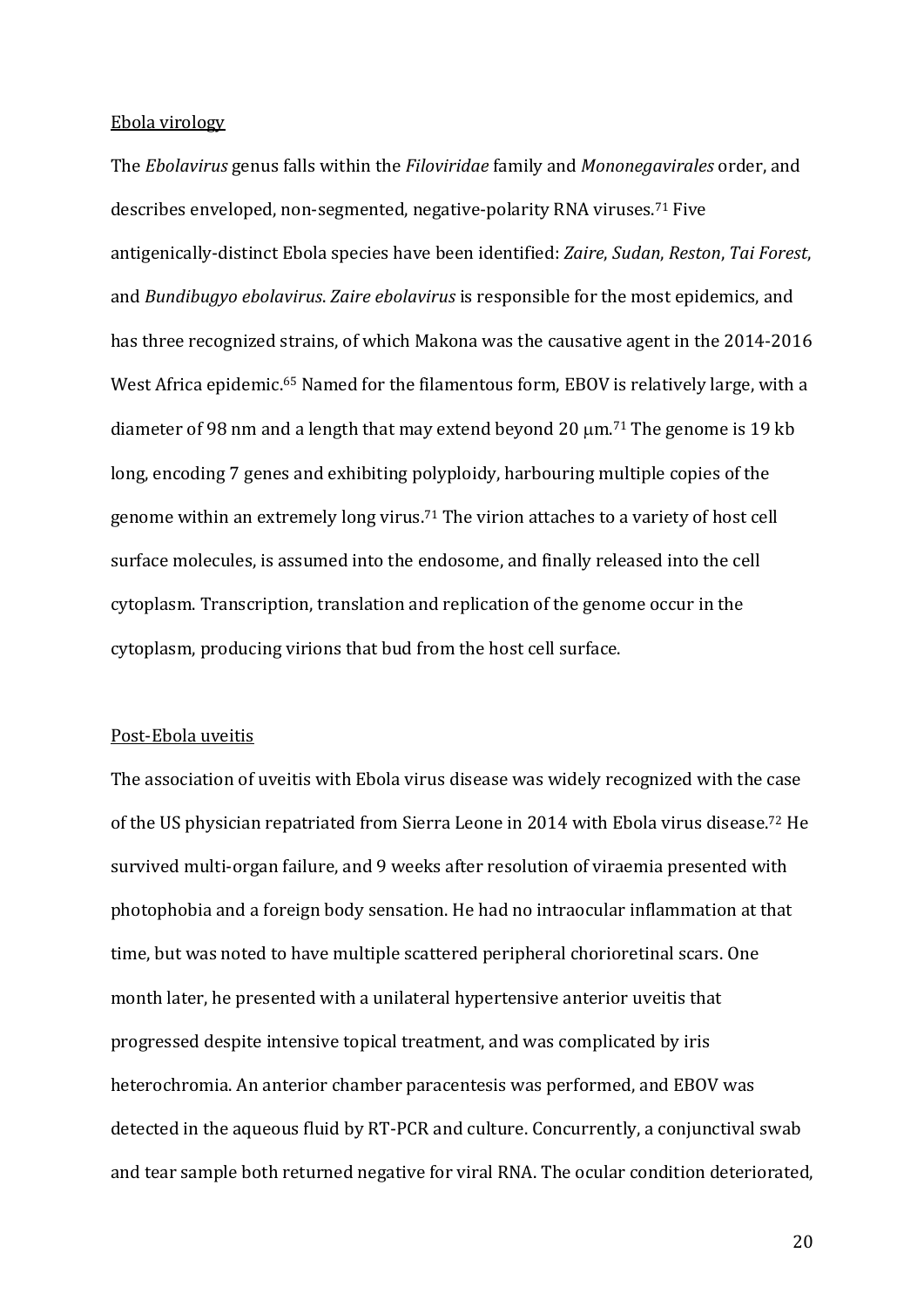with scleritis and panuveitis, and the patient was treated with systemic corticosteroids and an experimental anti-viral drug, favipiravir. Three months after onset, the uveitis resolved, the iris heterochromia reversed, and the visual acuity returned to 6/4.8. A similar case in 2014 involved another US physician, who was evacuated from Liberia with EBOV infection.<sup>73</sup> He presented two weeks after discharge from hospital, and  $40$ days after the onset of Ebola virus disease, with a unilateral anterior uveitis that worsened to involve the posterior segment with vitritis and macular oedema. He was HLA-B27-positive. After treatment with oral prednisolone, visual acuity improved from  $6/60$  to  $6/6$ . He did not have an anterior chamber paracentesis to investigate for intraocular virus, but EBOV RNA was detected by RT-PCR in a semen sample.

Prior to the 2014-2016 West African outbreak, uveitis had been associated with EBOV infection. During the 1995 EBOV epidemic in the Democratic Republic of Congo, uveitis was observed in 3 of 20 survivors, and a fourth case was also reported.<sup>74</sup> These patients had anterior, posterior and pan- uveitis, presenting 42 to 72 days after onset of th systemic symptoms. Another series of 19 survivors of that epidemic reported one case of uveitis.<sup>75</sup> The uveitis and visual recovery were not described in detail.

Ocular symptoms after Ebola virus disease are common, involving up to 60% of survivors in Sierra Leone.<sup>68,76</sup> A study of 96 Ebola virus disease survivors in Liberia found that three-quarters reported blurry vision, while over half reported photophobia, tearing and/or eye pain.<sup>6</sup> However, the main ocular complication of EBOV infection was uveitis, with over 180 cases being documented in survivors of the 2014-2016 West African epidemic.<sup>6,68,72,76-79</sup> Reported rates of uveitis in Ebola survivors vary, but the condition may affects as many as one-third of these individuals, who present on average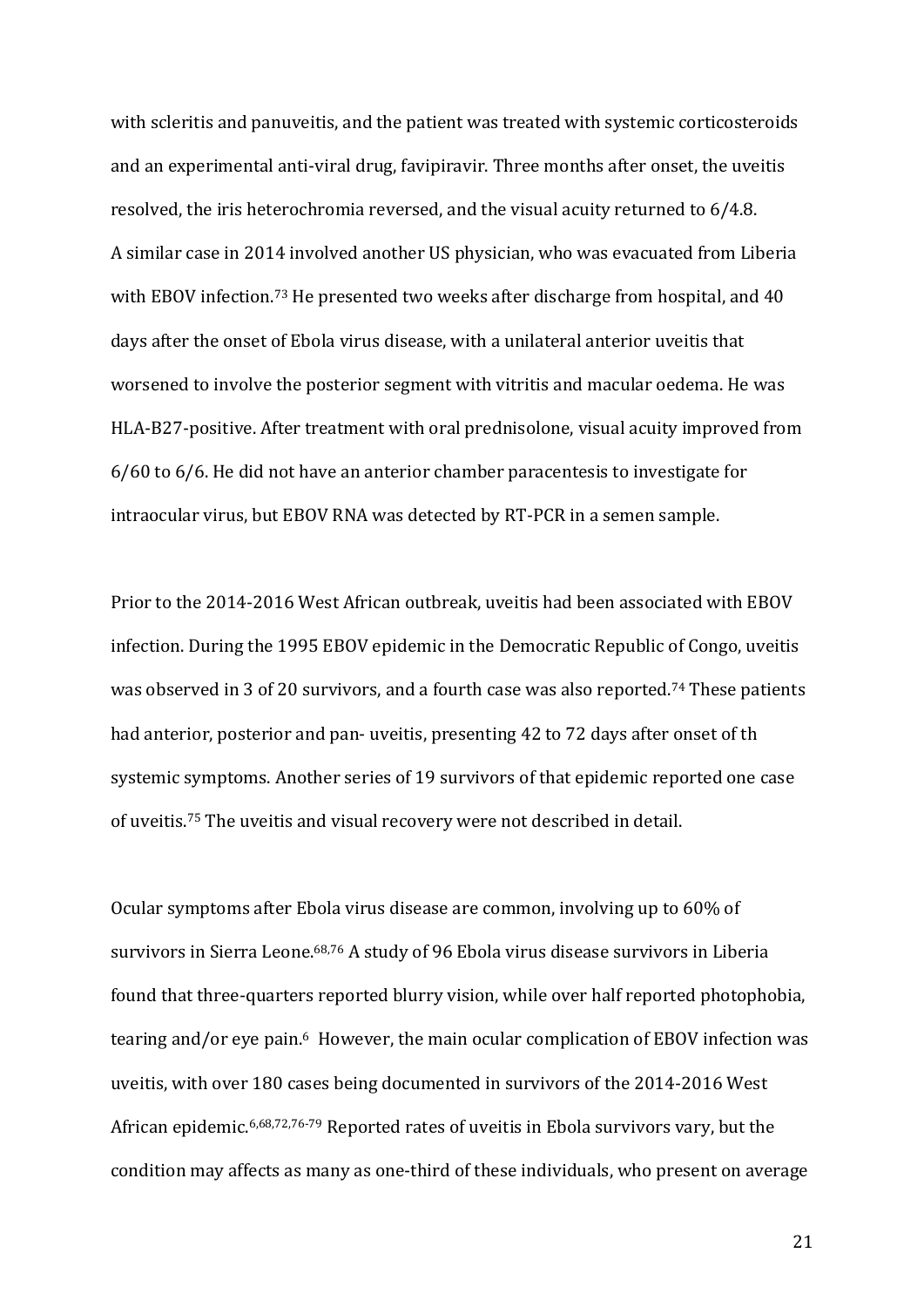3 to 8 weeks after discharge from the Ebola treatment unit.<sup>68,76,77</sup> Risk factors for developing uveitis include a high viral load whilst in the treatment unit, presumed conjunctivitis during the acute phase of disease and older age.<sup>68,74,76</sup> In one study, uveitis was 10 times more likely if survivors had experienced red eyes during their acute disease.<sup>68</sup> Length of admission to the treatment unit, and systemic manifestations including hair loss, hearing impairment, arthralgias and arthritis – were not associated with the development of uveitis.<sup>6</sup>

In the 2014-2016 West African epidemic, uveitis was most often unilateral, but bilateral disease was also observed.<sup>76</sup> Anatomic location was anterior in almost half of cases, while posterior and pan- uveitis each accounted for approximately one-quarter.<sup>76,77</sup> Most patients were treated with local and systemic corticosteroids and cycloplegia, and recurrences were reported, but uncommon.<sup>77,80</sup> Other ocular manifestations in survivors included episcleritis, interstitial keratitis, nystagmus, motility disorders and optic neuropathy.<sup>6,77</sup> Hyperpigmented retinal pigment epithelial scars with hypopigmented borders are more common in survivors who develop uveitis. $^6$ 

The visual prognosis for Ebola survivors is poor, and those who develop uveitis have significantly worse vision than those who do not. In one study of 96 survivors, nearly 40% of those with uveitis were blind, and vision was significantly worse in these patients compared to those without uveitis.<sup>6</sup> Blindness is a significant cause of morbidity in a population already carrying a burden of psychological and systemic disease. White cataract is associated with hypotony in survivors, and surgery in these eyes may increase the risk of phthsis bulbi. $81$  Cataract may develop in those with or without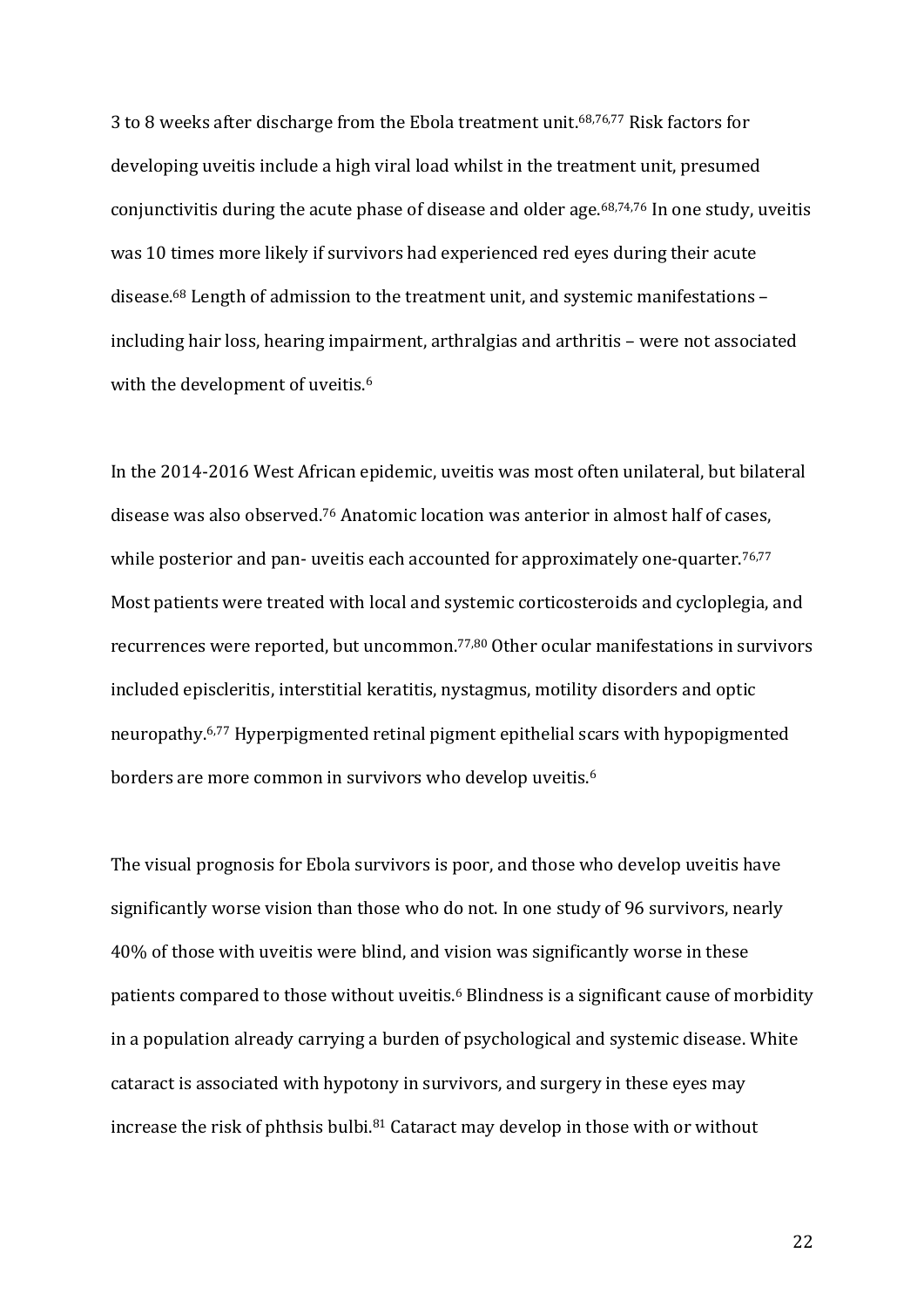uveitis, and the implications of viral persistence in the eye mean that cataract surgery is often delayed.

Given the association of cataract with uveitis in Ebola survivors, a study of viral persistence in intraocular fluid was performed in 50 people who were candidates for intraocular surgery to ascertain the safety of cataract surgery in this group.<sup>79</sup> Of  $46$ survivors with cataract, three-quarters had cataract surgery. Median visual acuity improved from hand motions to  $6/9$  by the 4th postoperative month. Five patients retained poor vision due to vitreoretinal pathology. Importantly, this study showed that persistence of EBOV in the ocular fluid was not permanent, as is the case at other immune-privileged sites. All 50 Ebola survivors tested negative for EBOV RNA in aqueous and vitreous samples, when tested at a median of 18 or 34 months following the acute disease.

## **Conclusion**

While molecular biological testing, including RT-PCR and immunoassays, are providing reliable means to diagnose the emerging viral forms of uveitis, treatment of these conditions continues to be challenging. Corticosteroid therapies may be effective in limiting the inflammation. However, knowledge that the uveitis may reflect the presence of virus within the eye means decisions around timing of such treatment in the absence of specific anti-viral treatment are difficult. Understanding how these viruses access, replicate and persist within, and finally are cleared from the eye may provide a useful basis for specific medical approaches to these diseases. Initial studies using human retinal cells and new *in vivo* models, most commonly in rodents, are providing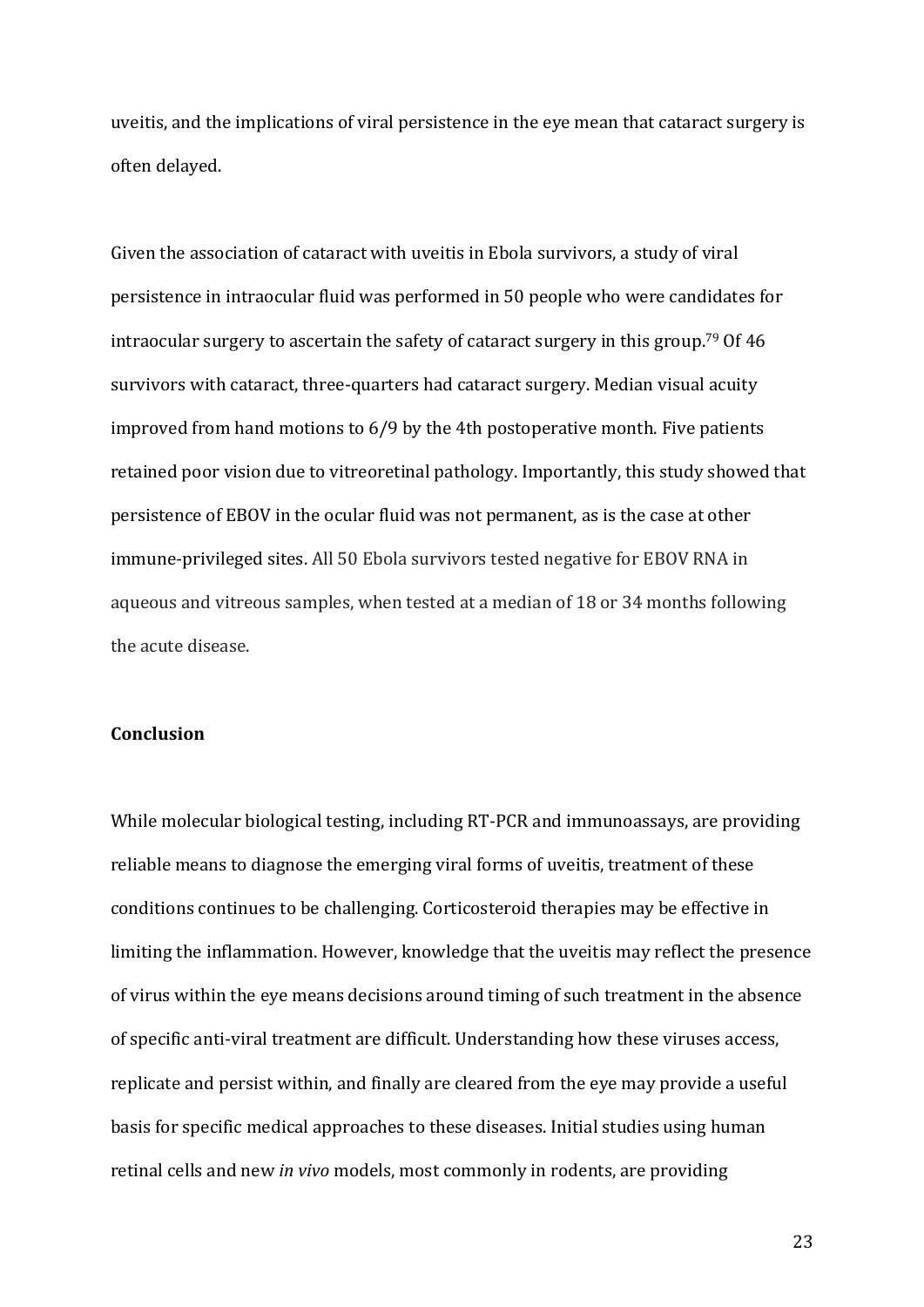illuminating information in this regard. While this work is in its infancy, research from several groups has focused on the potential role of the human retinal pigment epithelial cell as a key cell in providing access to the eye, supporting DENV, ZIKV and EBOV replication and induction of a strong innate anti-viral response.<sup>82-84</sup> Studies of infections induced in mice by local or systemic ZIKV inoculation demonstrate that Mueller cells, as well as retinal pigment epithelial cells, also may be primary targets for these viruses. $^{85,86}$ As these investigations expand, they may identify opportunities to develop novel antiviral drugs targeted at key pathogenic viral and/or infected host cell molecules.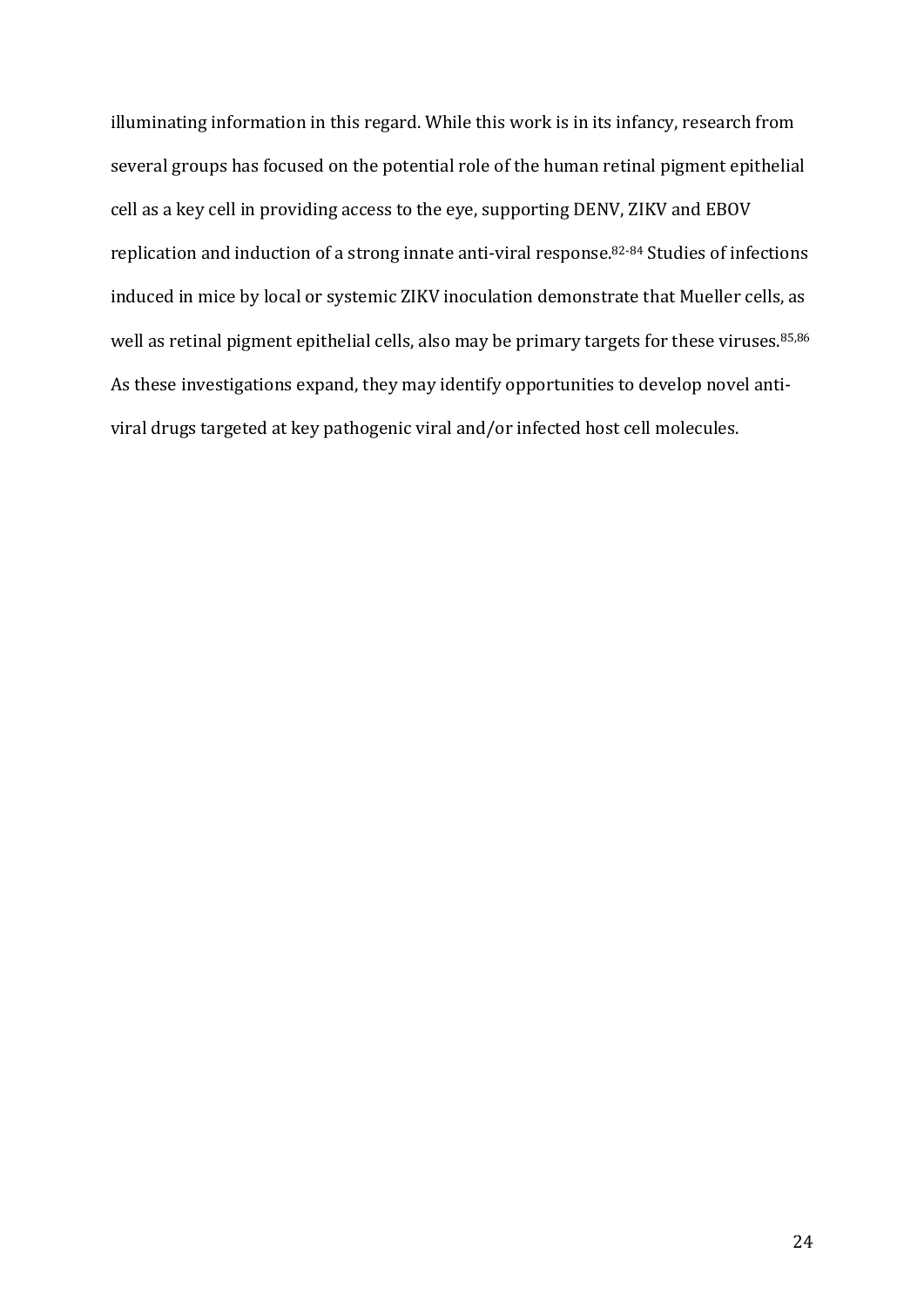# **Acknowledgements**

The authors wish to thank Mrs. Janet Matthews for her administrative support in preparing this manuscript.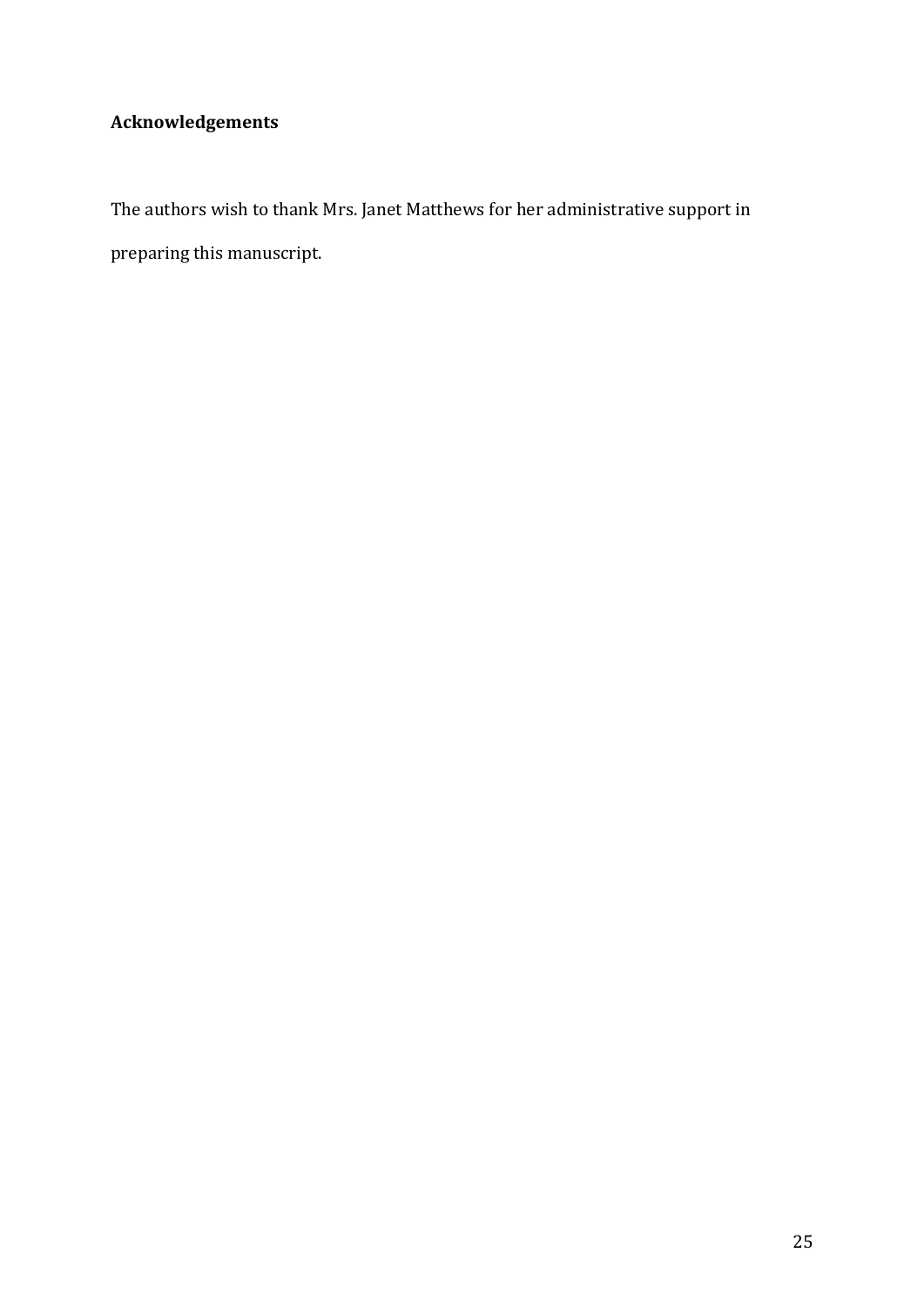## **References**

- 1. Groen-Hakan F, Babu K, Tugal-Tutkun I *et al*. Challenges of diagnosing viral anterior uveitis. *Ocul Immunol Inflamm* 2017; **25**: 710-20.
- 2. https://wwwnc.cdc.gov/eid/page/background-goals
- 3. Mahendradas P, Ranganna SK, Shetty R et al. Ocular manifestations associated with chikungunya. *Ophthalmology* 2008; **115**: 287-91.
- 4. Su DH, Bacsal K, Chee SP *et al*. Prevalence of dengue maculopathy in patients hospitalized for dengue fever. Ophthalmology 2007; 114: 1743-1747.
- 5. Furtado JM, Esposito DL, Klein TM, Teixeira-Pinto T, da Fonseca BA. Uveitis associated with Zika virus infection. *N Engl J Med* 2016; 375: 394-6.
- 6. Shantha JG, Crozier I, Hayek BR et al. Ophthalmic manifestations and causes of vision impairment in Ebola virus disease survivors in Monrovia, Liberia. *Ophthalmology* 2017; **124**: 170-7.
- 7. Burt FJ, Chen W, Miner JJ *et al*. Chikungunya virus: an update on the biology and pathogenesis of this emerging pathogen. *Lancet Infect Dis* 2017; **17**: e107-e117.
- 8. Weaver SC, Lecuit M. Chikungunya virus and the global spread of a mosquito-borne disease. *N Engl J Med* 2015; **372**: 1231-9.
- 9. Wahid B, Ali A, Rafique S, Idrees M. Global expansion of chikungunya virus: mapping the 64-year history. *Int J Infect Dis* 2017; **58**: 69-76.
- 10. Powers AM, Brault AC, Shirako Y *et al*. Evolutionary relationships and systematics of the alphaviruses. *J Virol* 2001; **75**: 10118-31.
- 11. Schwartz O, Albert ML. Biology and pathogenesis of chikungunya virus. *Nat Rev Microbiol* 2010; **8**: 491-500.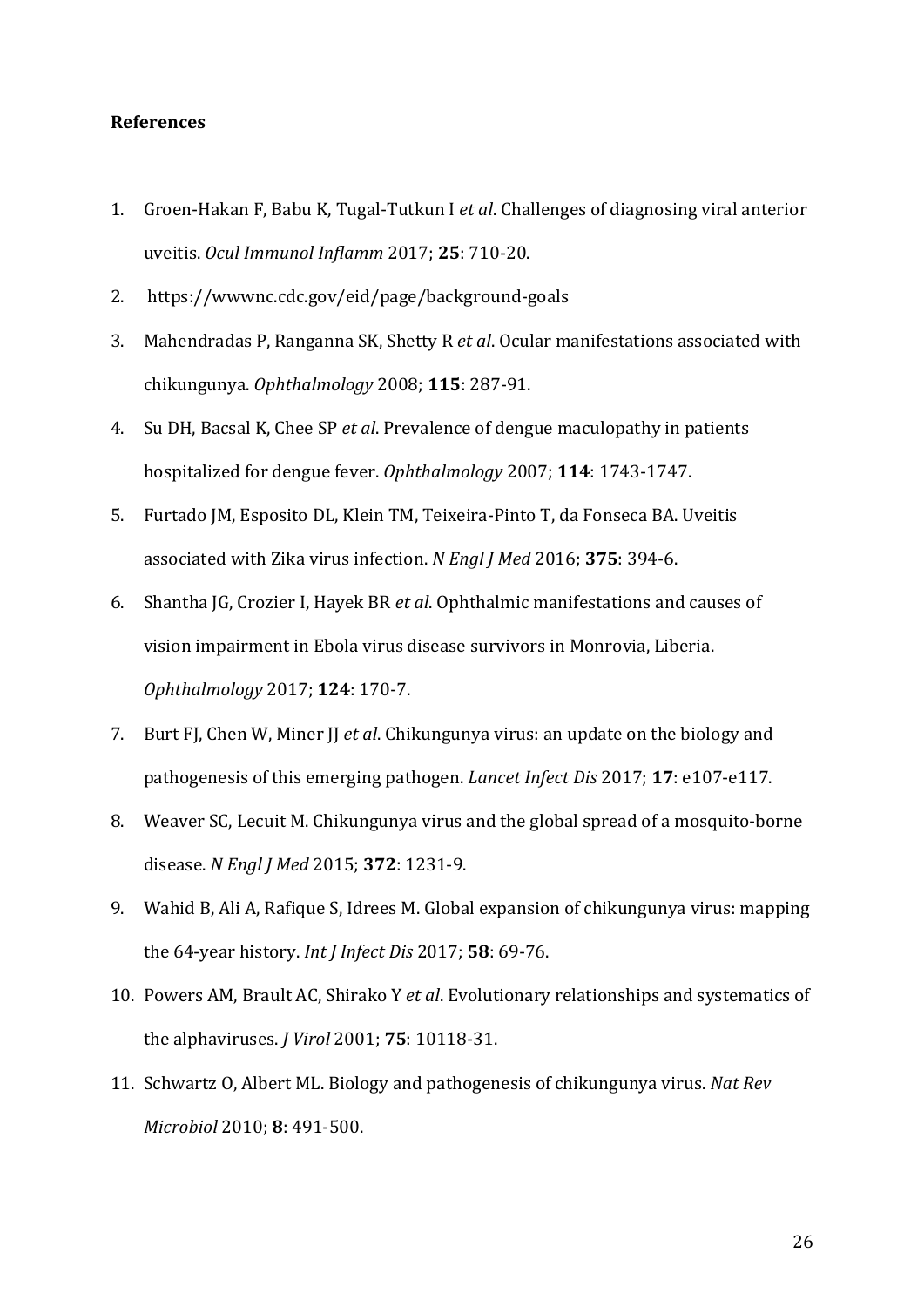- 12. Solignat M, Gay B, Higgs S, Briant L, Devaux C. Replication cycle of chikungunya: a reemerging arbovirus. *Virology* 2009; **393**: 183-97.
- 13. Lalitha P, Rathinam S, Banushree K, Maheshkumar S, Vijayakumar R, Sathe P. Ocular involvement associated with an epidemic outbreak of chikungunya virus infection. *Am J Ophthalmol* 2007; **144**: 552-6.
- 14. Mittal A, Mittal S, Bharati MJ, Ramakrishnan R, Saravanan S, Sathe PS. Optic neuritis associated with chikungunya virus infection in South India. *Arch Ophthalmol* 2007; **125**: 1381-6.
- 15. Kawali A, Mahendradas P, Mohan A, Mallavarapu M, Shetty B. Epidemic retinitis. *Ocul Immunol Inflamm* 2018; 1-7.
- 16. Mahendradas P, Avadhani K, Shetty R. Chikungunya and the eye: a review. *J Ophthalmic Inflamm Infect* 2013; **3**: 35.
- 17. Lin J, Chen RWS, Hazan A, Weiss M. Chikungunya virus infection manifesting as intermediate uveitis. Ocul Immunol Inflamm 2018; 26: 680-2.
- 18. Mahendradas P, Shetty R, Malathi J, Madhavan HN. Chikungunya virus iridocyclitis in Fuchs' heterochromic iridocyclitis. *Indian J Ophthalmol* 2010; **58**: 545-7.
- 19. Chanana B, Azad RV, Nair S. Bilateral macular choroiditis following chikungunya virus infection. *Eye* 2007; **21**: 1020-1.
- 20. Agarwal A, Choudhary T, Gupta V. Optical coherence tomography angiography features of bilateral retinopathy associated with chikungunya fever. *Indian J Ophthalmol* 2018; **66**: 142-5.
- 21. Davila PJ, Toledo A, Ulloa-Padilla JP, Izquierdo NJ, Emanuelli A. Unilateral neuroretinitis as a late-onset manifestation of the chikungunya fever: A case series. *Retin Cases Brief Rep* 2017 (in press).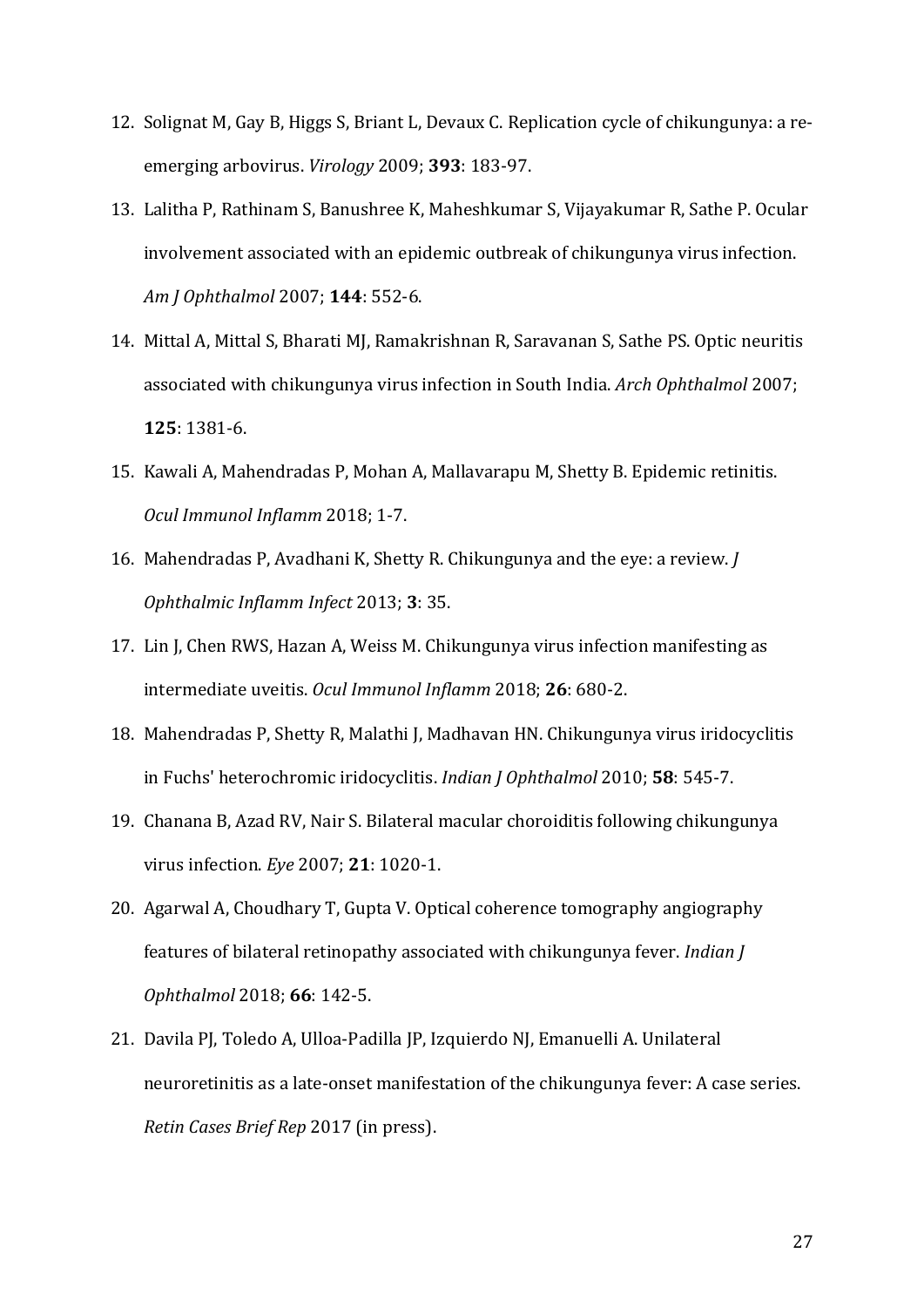- 22. Pang CE, Navajas EV, Warner SJ, Heisler M, Sarunic MV. Acute macular neuroretinopathy associated with chikungunya fever. Ophthalmic Surg Lasers *Imaging Retina* 2016; **47**: 596-9.
- 23. Babu K, Kini R, Philips M, Subbakrishna DK. Clinical profile of isolated viral anterior uveitis in a South Indian patient population. *Ocul Immunol Inflamm* 2014; 22: 356-9.
- 24. Bhatt S, Gething PW, Brady OJ *et al*. The global distribution and burden of dengue. *Nature* 2013; **496**: 504-7.
- 25. Guzman MG, Gubler DJ, Izquierdo A, Martinez E, Halstead SB. Dengue infection. Nat *Rev Dis Primers* 2016; **2**: 16055.
- 26. Guzman MG, Harris E. Dengue. *Lancet*  2015; **385**: 453-65.
- 27. Guzman MG, Alvarez M, Halstead SB. Secondary infection as a risk factor for dengue hemorrhagic fever/dengue shock syndrome: an historical perspective and role of antibody-dependent enhancement of infection. *Arch Virol* 2013; **158**: 1445-59.
- 28. Halstead SB. Dengvaxia sensitizes seronegatives to vaccine enhanced disease regardless of age. *Vaccine* 2017; **35**: 6355-8.
- 29. Mukhopadhyay S, Kuhn RJ, Rossmann MG. A structural perspective of the flavivirus life cycle. *Nat Rev Microbiol* 2005; **3**: 13-22.
- 30. Teoh S, Chan DP, Nah G et al. A re-look at ocular complications in dengue fever and dengue haemorrhagic fever. *Dengue Bulletin WHO Regional Office for South-East Asia* 2006; **30**: 184-90.
- 31. Ng CW, Tai PY, Oli Mohamed S. Dengue maculopathy associated with choroidopathy and pseudohypopyon: A case series. *Ocul Immunol Inflamm* 2018; 26: 666-70.
- 32. Goel N, Bhambhwani V, Jain P, Ghosh B. Massive retinal pigment epithelial detachment following acute hypokalemic quadriparesis in dengue fever. *J Ophthalmic Vis Res* 2016; **11**: 231-3.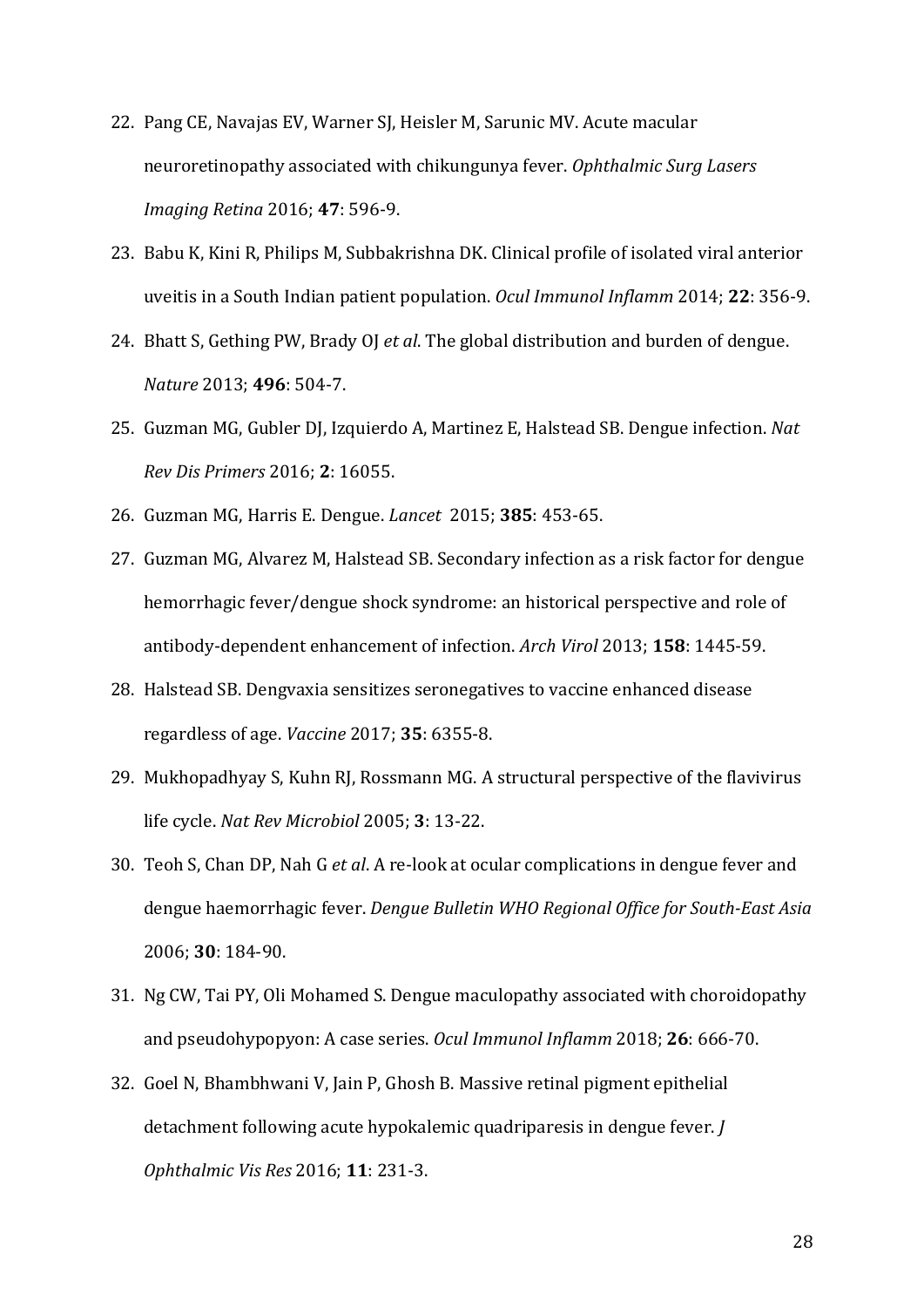- 33. Pierre Filho Pde T, Carvalho Filho JP, Pierre ET. Bilateral acute angle closure glaucoma in a patient with dengue fever: case report. *Arg Bras Oftalmol* 2008; **71**: 265-8.
- 34. Bacsal KE, Chee SP, Cheng CL, Flores *IV. Dengue-associated maculopathy. Arch Ophthalmol* 2007; **125**: 501-10.
- 35. Chee E, Sims JL, Jap A, Tan BH, Oh H, Chee SP. Comparison of prevalence of dengue maculopathy during two epidemics with differing predominant serotypes. Am *J Ophthalmol* 2009; **148**: 910-3.
- 36. Teoh SC, Chee CK, Laude A *et al*. Optical coherence tomography patterns as predictors of visual outcome in dengue-related maculopathy. *Retina* 2010; **30**: 390-8.
- 37. Siqueira RC, Vitral NP, Campos WR, Orefice F, de Moraes Figueiredo LT. Ocular manifestations in dengue fever. Ocul Immunol Inflamm 2004;12: 323-7.
- 38. Goldhardt R, Patel H, Davis JL. Acute posterior multifocal placoid pigment epitheliopathy following dengue fever: A new association for an old disease. *Ocul Immunol Inflamm* 2016; **24**: 610-4.
- 39. Lai TY, Mohamed S, Chan WM, Lai RY, Lam DS. Multifocal electroretinography in dengue fever-associated maculopathy. Br J Ophthalmol 2007; 91: 1084-5.
- 40. Tabbara K. Dengue retinochoroiditis. *Ann Saudi Med* 2012; **32**: 530-3.
- 41. Akanda M, Gangaputra S, Kodati S, Melamud A, Sen HN. Multimodal imaging in dengue-fever-associated maculopathy. *Ocul Immunol Inflamm* 2018; **26**: 671-6.
- 42. Chia A, Luu CD, Mathur R, Cheng B, Chee SP. Electrophysiological findings in patients with dengue-related maculopathy. Arch Ophthalmol 2006; 124: 1421-6.
- 43. Ng AW, Teoh SC. Dengue eye disease. *Surv Ophthalmol* 2015; **60**: 106-14.
- 44. http://www.who.int/tdr/publications/documents/dengue-diagnosis.pdf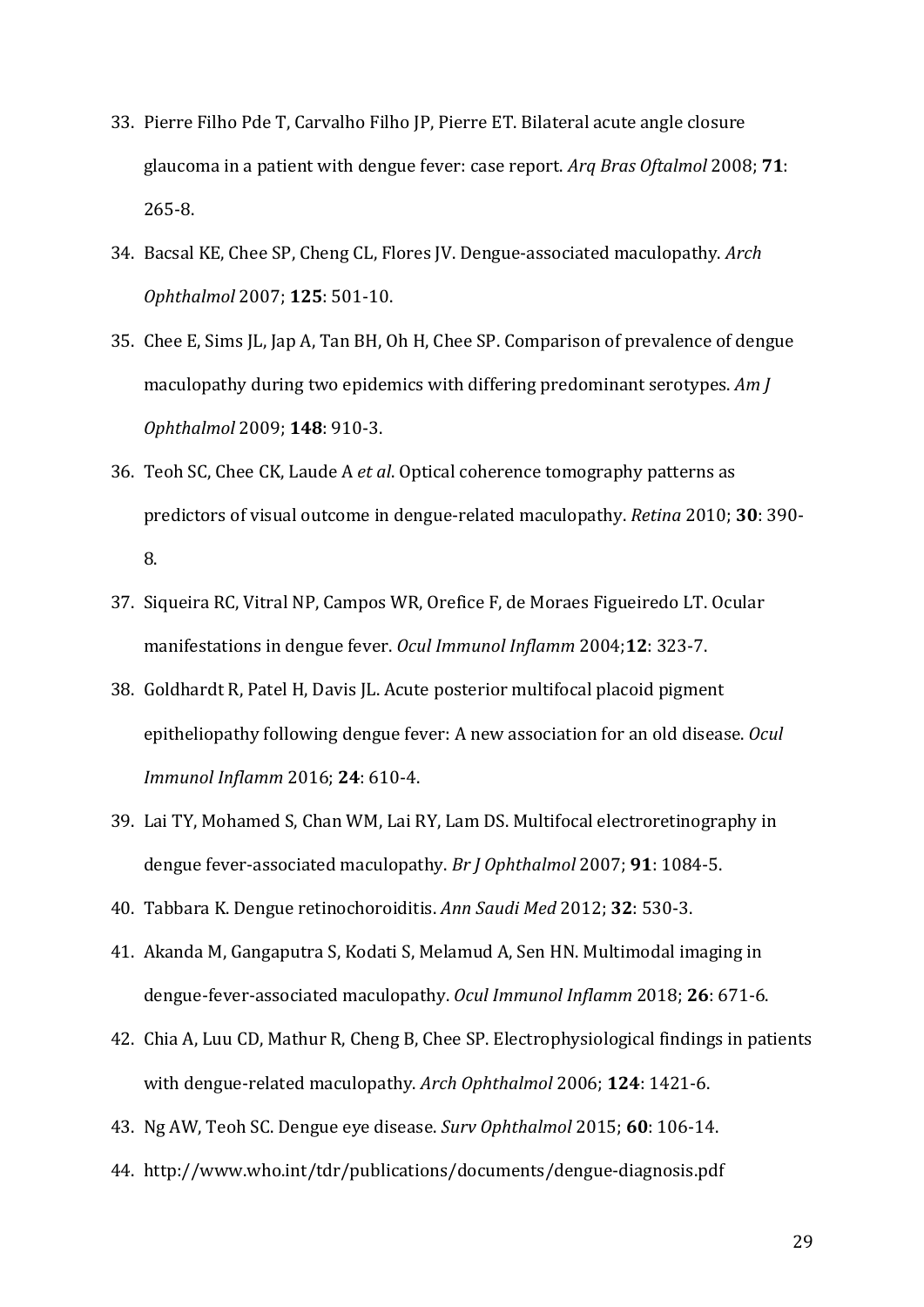- 45. Duffy MR, Chen TH, Hancock WT et al. Zika virus outbreak on Yap Island, Federated States of Micronesia. *N Engl J Med* 2009; **360**: 2536-43.
- 46. Cao-Lormeau VM, Blake A, Mons S et al. Guillain-Barre Syndrome outbreak associated with Zika virus infection in French Polynesia: a case-control study. *Lancet* 2016; **387**: 1531-9.
- 47. de Oliveira WK, de Franca GVA, Carmo EH, Duncan BB, de Souza Kuchenbecker R, Schmidt MI. Infection-related microcephaly after the 2015 and 2016 Zika virus outbreaks in Brazil: a surveillance-based analysis. *Lancet* 2017; **390**: 861-70.
- 48. http://www.who.int/emergencies/zika-virus/history/en/
- 49. Ventura LO, Ventura CV, Lawrence L et al. Visual impairment in children with congenital Zika syndrome. *J AAPOS* 2017; **21**: 295-9.
- 50. Hamel R, Liégeois F, Wichit S et al. Zika virus: epidemiology, clinical features and host-virus interactions. *Microbes Infect* 2016; **18**: 441-9.
- 51. Petersen LR, Jamieson DJ, Powers AM, Honein MA. Zika virus. *N Engl J Med* 2016; **374**: 1552-63.
- 52. Miner II, Diamond MS. Zika virus pathogenesis and tissue tropism. *Cell Host Microbe* 2017; **21**: 134-42.
- 53. Ventura CV, Maia M, Bravo-Filho V, Gois AL, Belfort R, Jr. Zika virus in Brazil and macular atrophy in a child with microcephaly. *Lancet* 2016; **387**: 228.
- 54. Cerbino-Neto J, Mesquita EC, Souza TM *et al*. Clinical manifestations of Zika virus infection, Rio de Janeiro, Brazil, 2015. *Emerg Infect Dis* 2016; **22**: 1318-20.
- 55. Fontes BM. Zika virus-related hypertensive iridocyclitis. *Arq Bras Oftalmol* 2016; **79**: 63.
- 56. Merle H, Najioullah F, Chassery M, Cesaire R, Hage R. Zika-related bilateral hypertensive anterior acute uveitis. *JAMA Ophthalmol* 2017; **135**: 284-5.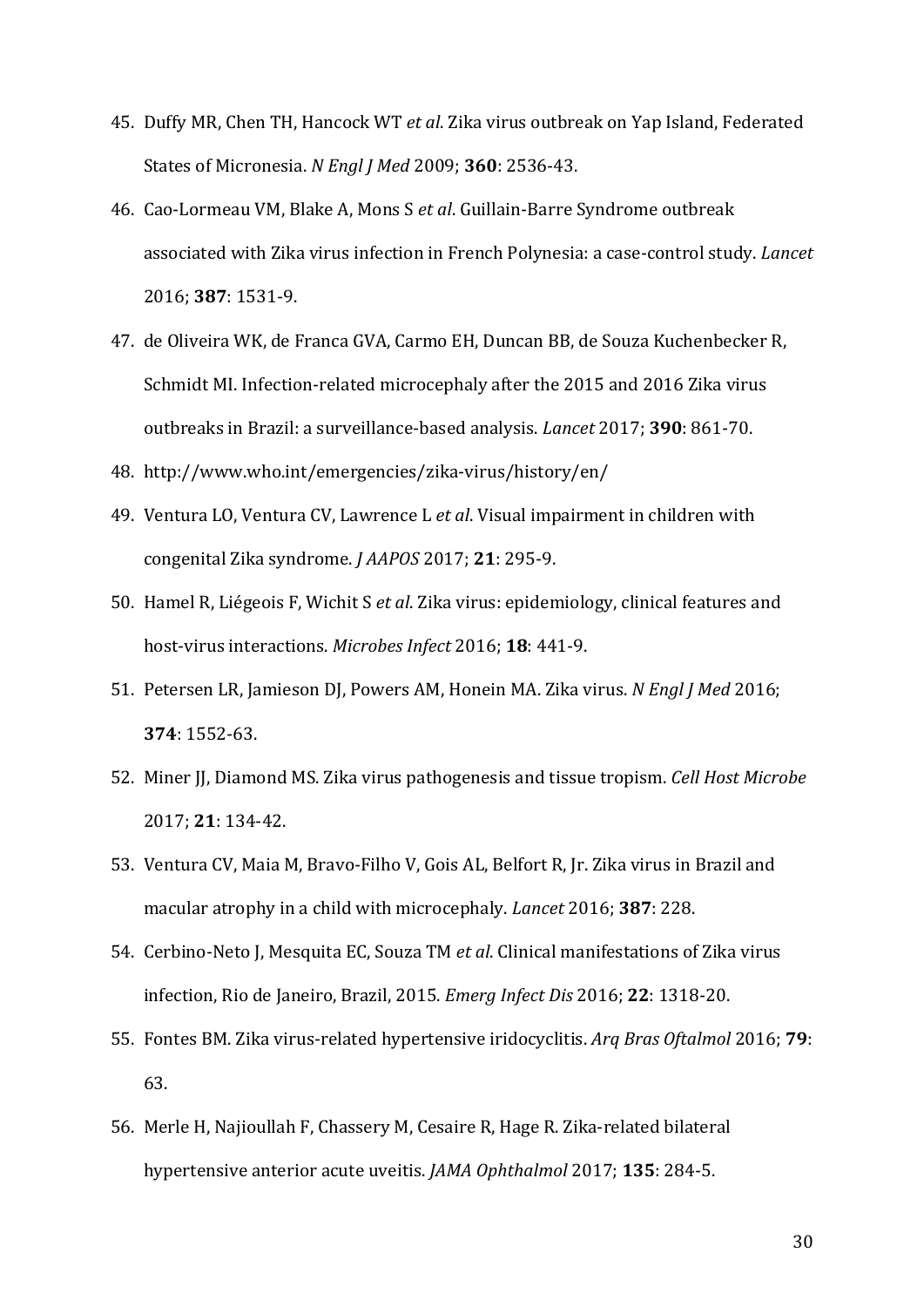- 57. Panday A, Sandy S, King D, Ramdeen S. A case of suspected symptomatic Zika Neuroretinitis. *IDCases* 2017; **9**: 104-5.
- 58. Henry CR, Al-Attar L, Cruz-Chacon AM, Davis JL. Chorioretinal lesions presumed secondary to Zika virus infection in an immunocompromised adult. *JAMA Ophthalmol* 2017; **135**: 386-9.
- 59. Kodati S, Palmore TN, Spellman FA, Cunningham D, Weistrop B, Sen HN. Bilateral posterior uveitis associated with Zika virus infection. *Lancet* 2017; 389: 125-6.
- 60. Parke Iii DW, Almeida DRP, Albini TA, Ventura CV, Berrocal AM, Mittra RA. Serologically confirmed Zika-related unilateral acute maculopathy in an adult. *Ophthalmology* 2016; **123**: 2432-3.
- 61. Wong CW, Ng SR, Cheung CM, Wong TY, Mathur R. Zika-related maculopathy. Retin *Cases Brief Rep* 2017.
- 62. Sun J, Wu, Zhong H et al. Presence of Zika virus in conjunctival fluid. *JAMA Ophthalmol* 2016; **134**: 1330-2.
- 63. Tan JJL, Balne PK, Leo YS, Tong L, Ng LFP, Agrawal R. Persistence of Zika virus in conjunctival fluid of convalescence patients. *Sci Rep* 2017; **7**: 11194.
- 64. Landry ML, St George K. Laboratory diagnosis of Zika virus infection. Arch Pathol *Lab Med* 2017; **141**: 60-7.
- 65. Gulland A. Ebola outbreak in West Africa is officially over. *BMJ* 2016; **352**: i243.
- 66. Van Kerkhove MD, Bento AI, Mills HL, Ferguson NM, Donnelly CA. A review of epidemiological parameters from Ebola outbreaks to inform early public health decision-making. *Sci Data* 2015; **2**: 150019.
- 67. Uyeki TM, Mehta AK, Davey RT, Jr. *et al*. Clinical management of Ebola virus disease in the United States and Europe. N Engl J Med 2016; 374: 636-46.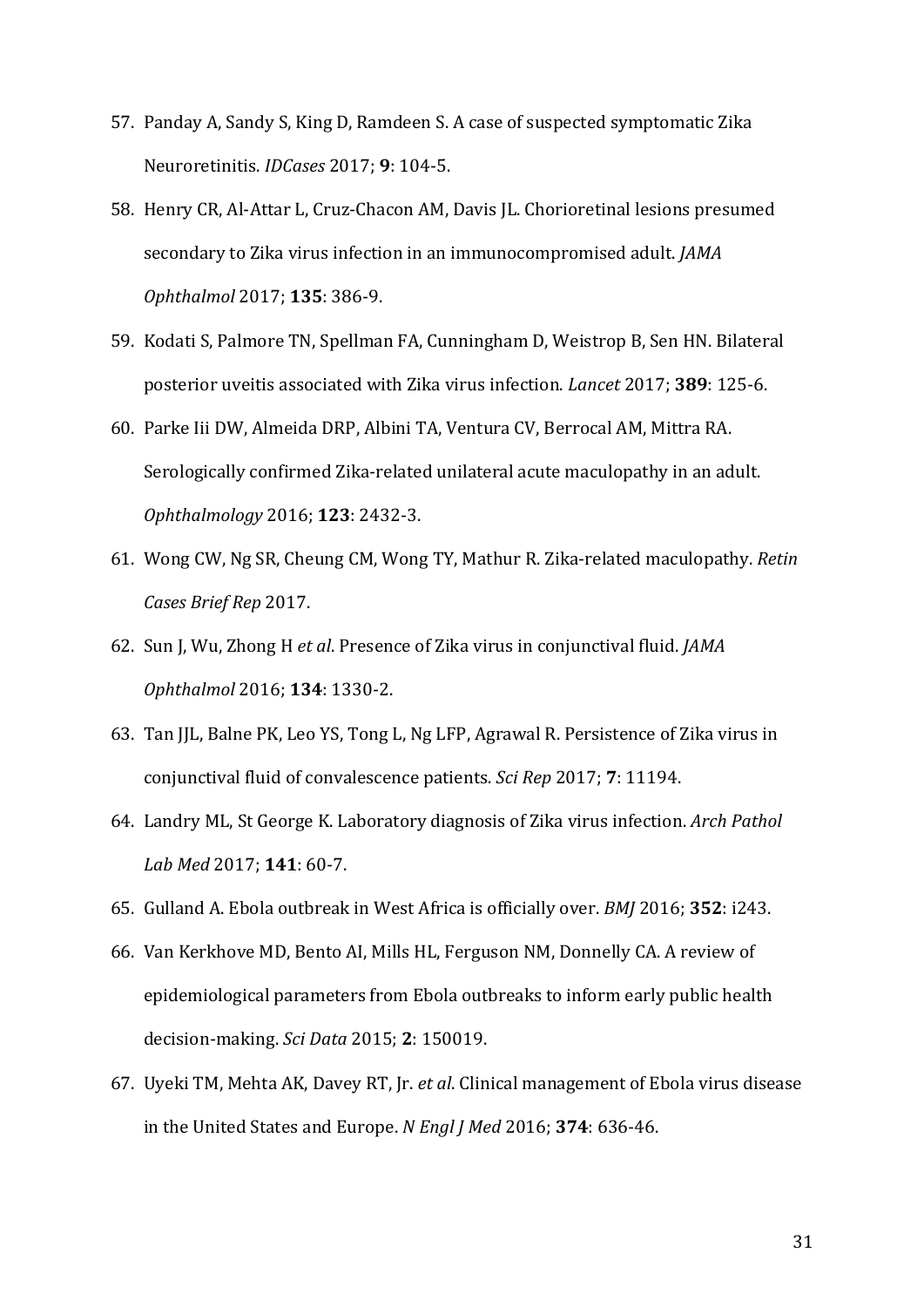- 68. Tiffany A, Vetter P, Mattia J et al. Ebola virus disease complications as experienced by survivors in Sierra Leone. *Clin Infect Dis* 2016; **62**: 1360-6.
- 69. Levy Y, Lane C, Piot P *et al*. Prevention of Ebola virus disease through vaccination: where we are in 2018. *Lancet* 2018: **392**: 787-90.
- 70. Samai M, Seward JF, Goldstein ST et al. The Sierra Leone trial to introduce a vaccine against Ebola: an evaluation of rVSVG-ZEBOV-GP vaccine tolerability and safety during the West Africa Ebola outbreak. *J Infect Dis* 2018; 217(suppl 1): S6-s15.
- 71. Baseler L, Chertow DS, Johnson KM, Feldmann H, Morens DM. The pathogenesis of Ebola virus disease. *Annu Rev Pathol Mech Dis* 2017; **12**: 387-418.
- 72. Varkey JB, Shantha JG, Crozier I et al. Persistence of Ebola virus in ocular fluid during convalescence. *N Engl J Med* 2015; **372**: 2423-7.
- 73. Chancellor JR, Padmanabhan SP, Greenough TC et al. Uveitis and systemic inflammatory markers in convalescent phase of Ebola virus disease. *Emerg Infect Dis* 2016; **22**: 295-7.
- 74. Kibadi K, Mupapa K, Kuvula K et al. Late ophthalmologic manifestations in survivors of the 1995 Ebola virus epidemic in Kikwit, Democratic Republic of the Congo. *J Infect Dis* 1999; **179 (Suppl 1)**: S13-14.
- 75. Bwaka MA, Bonnet MJ, Calain P et al. Ebola hemorrhagic fever in Kikwit, Democratic Republic of the Congo: clinical observations in 103 patients. *J Infect Dis* 1999; 179 **(Suppl 1): S1-7.**
- 76. Mattia JG, Vandy MJ, Chang JC *et al*. Early clinical sequelae of Ebola virus disease in Sierra Leone: a cross-sectional study. *Lancet Infect Dis* 2016; **16**: 331-8.
- 77. Hereth-Hebert E, Bah MO, Etard JF et al. Ocular complications in survivors of the Ebola outbreak in Guinea. *Am J Ophthalmol* 2017; 175: 114-21.